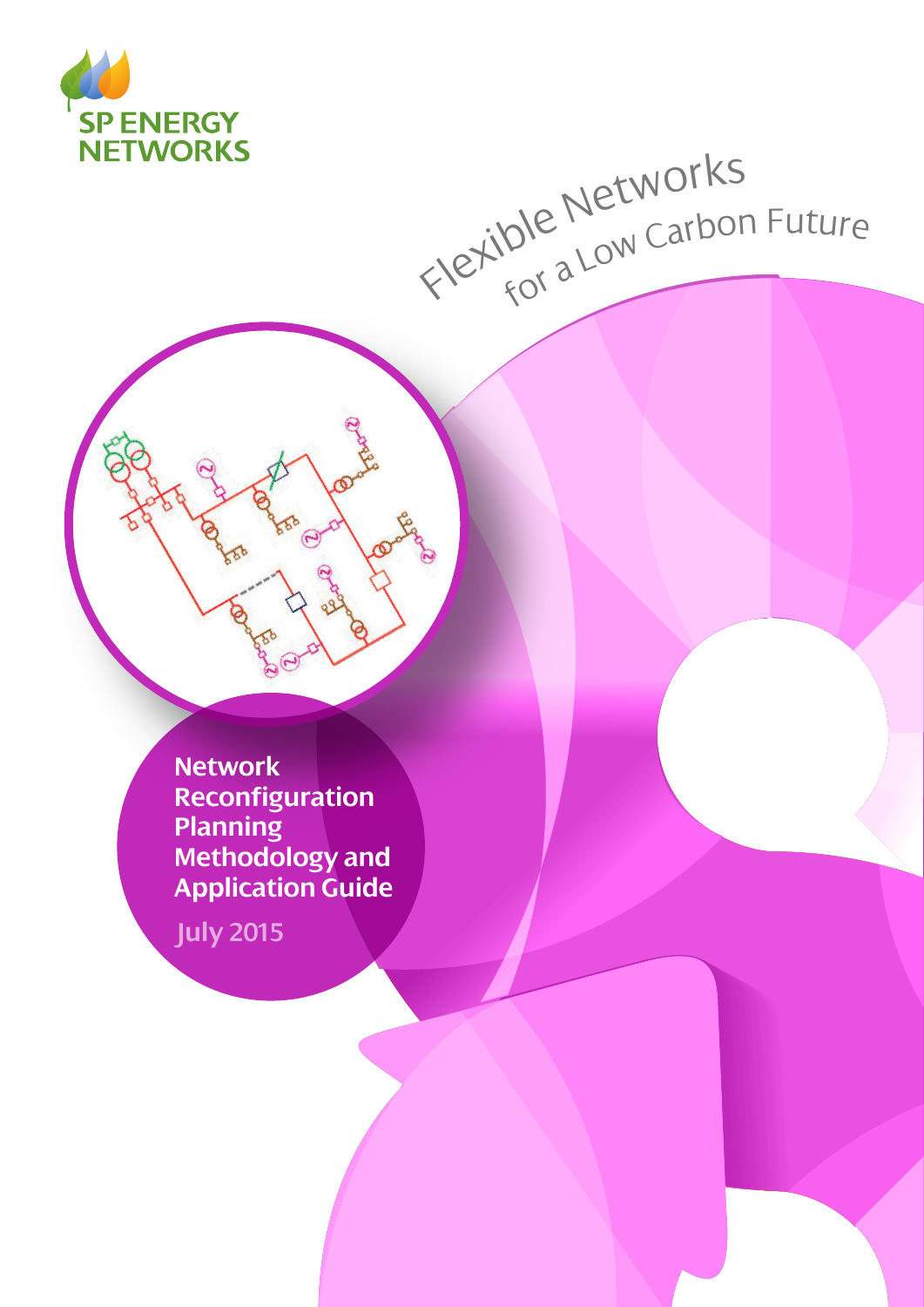



# **Contents**

| 1  |        |  |
|----|--------|--|
| 2  |        |  |
| 3  |        |  |
|    | 3.1    |  |
| 4  |        |  |
|    | 4.1    |  |
|    | 4.2    |  |
| 5  |        |  |
|    | 5.1    |  |
|    | 5.2    |  |
|    | 5.3    |  |
|    | 6      |  |
|    | 6.1    |  |
|    | 6.2    |  |
| 7  |        |  |
|    | 7.1    |  |
|    | 7.2    |  |
| 8  |        |  |
|    | 8.1    |  |
|    | 8.2    |  |
|    | 8.3    |  |
|    | 8.4    |  |
| 9  |        |  |
| 10 |        |  |
|    | 10.1   |  |
|    | 10.2   |  |
|    | 10.2.1 |  |
|    | 10.2.2 |  |
|    | 10.3   |  |
|    | 10.3.1 |  |
|    | 10.3.2 |  |
| 11 |        |  |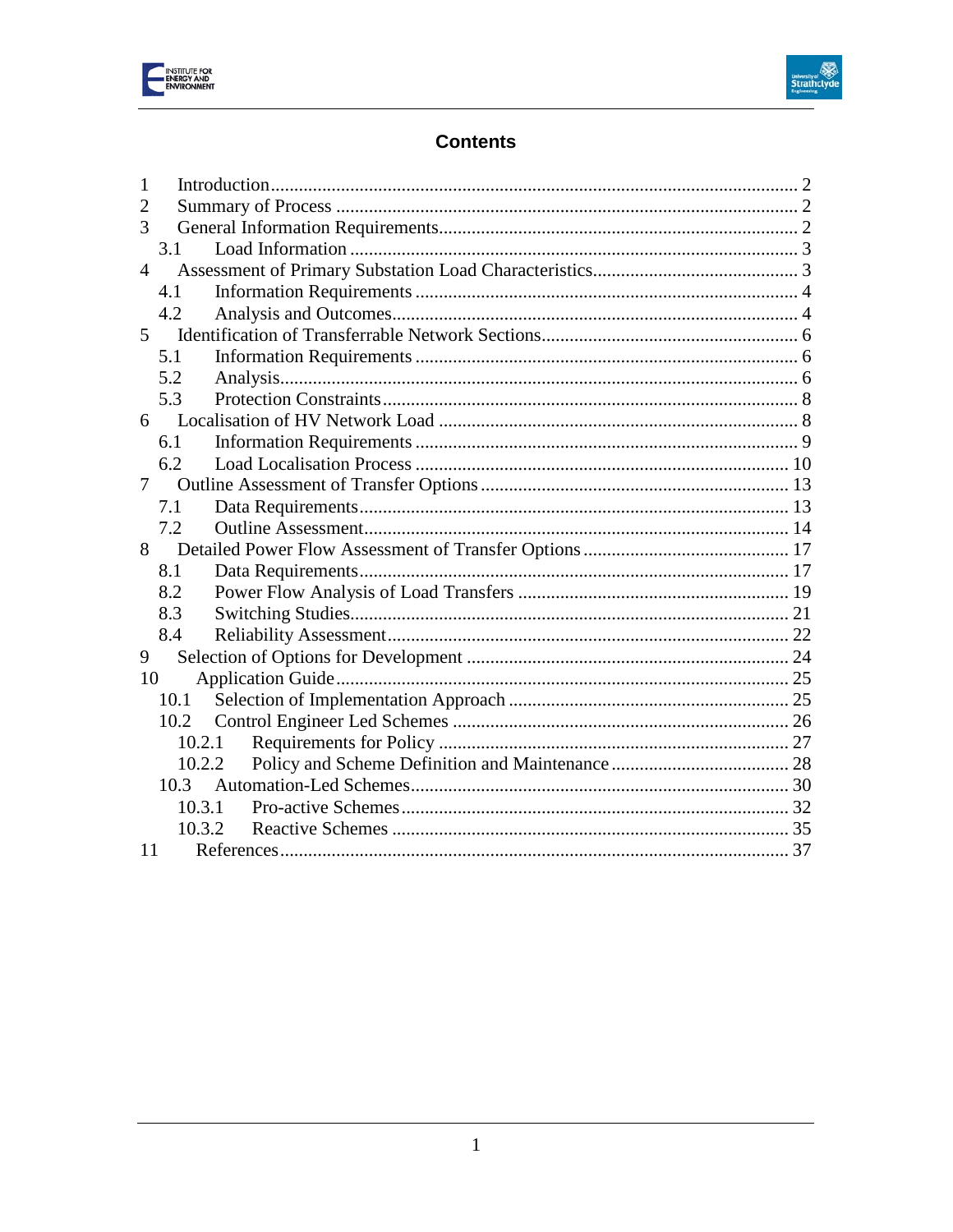



# <span id="page-2-0"></span>**1 Introduction**

This methodology and application guide describes the actions necessary to assess the ability of load transfer based network control and/or automation to increase the capacity headroom in an 11kV distribution network, and to implement reconfiguration schemes which are considered beneficial. The process assumes that capacity headroom is constrained by the rating of one or more primary substations, although there may also be thermal and voltage constraints in the 11kV network.

The methods outlined here are based on those applied during the 'Flexible Networks for a Low Carbon Future' LCNF project, but have been generalised to address typical situations (particularly with respect to the scope of network monitoring) when evaluating the application of network automation to 11kV networks in general.

In this guide, an "11kV network" is a part of the 11kV distribution system, supplied from one or more primary substations, which is electrically continuous at 11kV. In loadflow analysis terms, such a network could be analysed using a single 11kV swing bus.

# <span id="page-2-1"></span>**2 Summary of Assessment Process**

The process of assessing the effectiveness of a potential load transfer scheme can be considered as a number of stages, in which reconfiguration options to release headroom are modelled and analysed in progressively more detail. At each stage, infeasible or unattractive options may be rejected from consideration. The main stages of analysis are as follows:

- 1. Analysis of primary substation load
- 2. Identification of load transfer options
- 3. Refinement of load models
- 4. Outline assessment, quantification and filtering
- 5. Detailed assessment, quantification and filtering, including
	- a. Detailed analysis of specific points in time
	- b. Voltage studies
	- c. Reliability assessment
- 6. Selection of options for development and implementation

Each of these assessment stages, together with required data, is described in the following sections:

# <span id="page-2-2"></span>**3 General Information Requirements**

Information requirements can be divided into two categories:

- 1. Information about the distribution network
- 2. Information about the load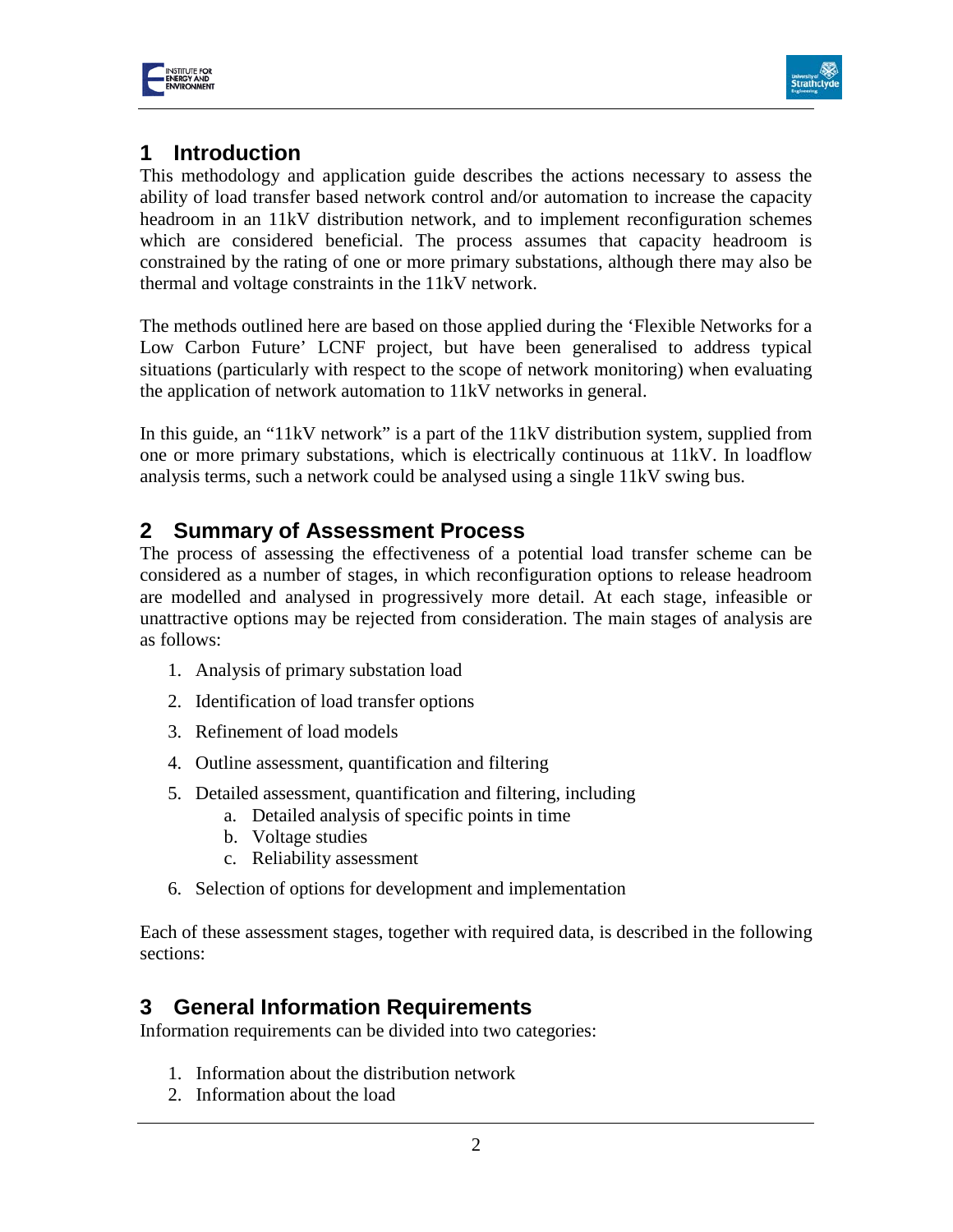



It is important to engage with network operators and planners at an early stage. This will enable the capture of local knowledge about the 11kV networks being considered, such as preferred backfeeding routes, the presence and characteristics of generation, and constraints on the operation of the network. It will also facilitate the engagement with the wider business necessary for selection and development of network reconfiguration options at the end of the analysis and filtering process.

#### <span id="page-3-0"></span>**3.1 Load Information**

In all cases, load measurements should cover at least the most recent season in which the 11kV networks of interest have least capacity headroom. Normally, this would be expected to be winter, but may be affected by factors such as unusual load patterns and the use of seasonal equipment ratings. Where there is doubt, then data for the most recent 12 months should be used.

Measurements should be taken half hourly, or more frequently, and a common measurement interval selected for the analysis. Where a strong majority of measurements are taken more frequently, then remaining values may be interpolated to match. There is, however, little value in interpolating data from a large number of measurement points to match a few which are monitored at a higher sampling rate. Real and reactive power should be tabulated separately for each load point.

The need for additional temporary monitoring of HV feeder flows and HV customer and/or secondary substation load should be considered at an early stage in project definition. The information provide by this extra monitoring equipment may help to support Flexible Network Control scheme development and assessment by improving the understanding of HV network behaviour More capacity could therefore be released at lower risk. It is likely that next generation telecontrol systems will ultimately provide all of the information which is required for scheme design, assessment, and operation. However, if such equipment is not yet deployed in the 11kV networks of interest, a limited amount of additional monitoring may be helpful in reducing key uncertainties.

# <span id="page-3-1"></span>**4 Assessment of Primary Substation Load Characteristics**

The first stage of the analysis is to calculate and inspect the general seasonal, weekly and daily patterns of load, which should be done for each of the primary substations involved. This step will quantify the currently available capacity headroom at the primary substation from which load is to be transferred and at the other primary substations which might be involved. It will also allow different temporal patterns of load transfers to be assessed against the load profiles of the substations involved. Some load transfer options may be rejected at this stage. The resulting understanding of load behaviour will also be important in later stages of analysis.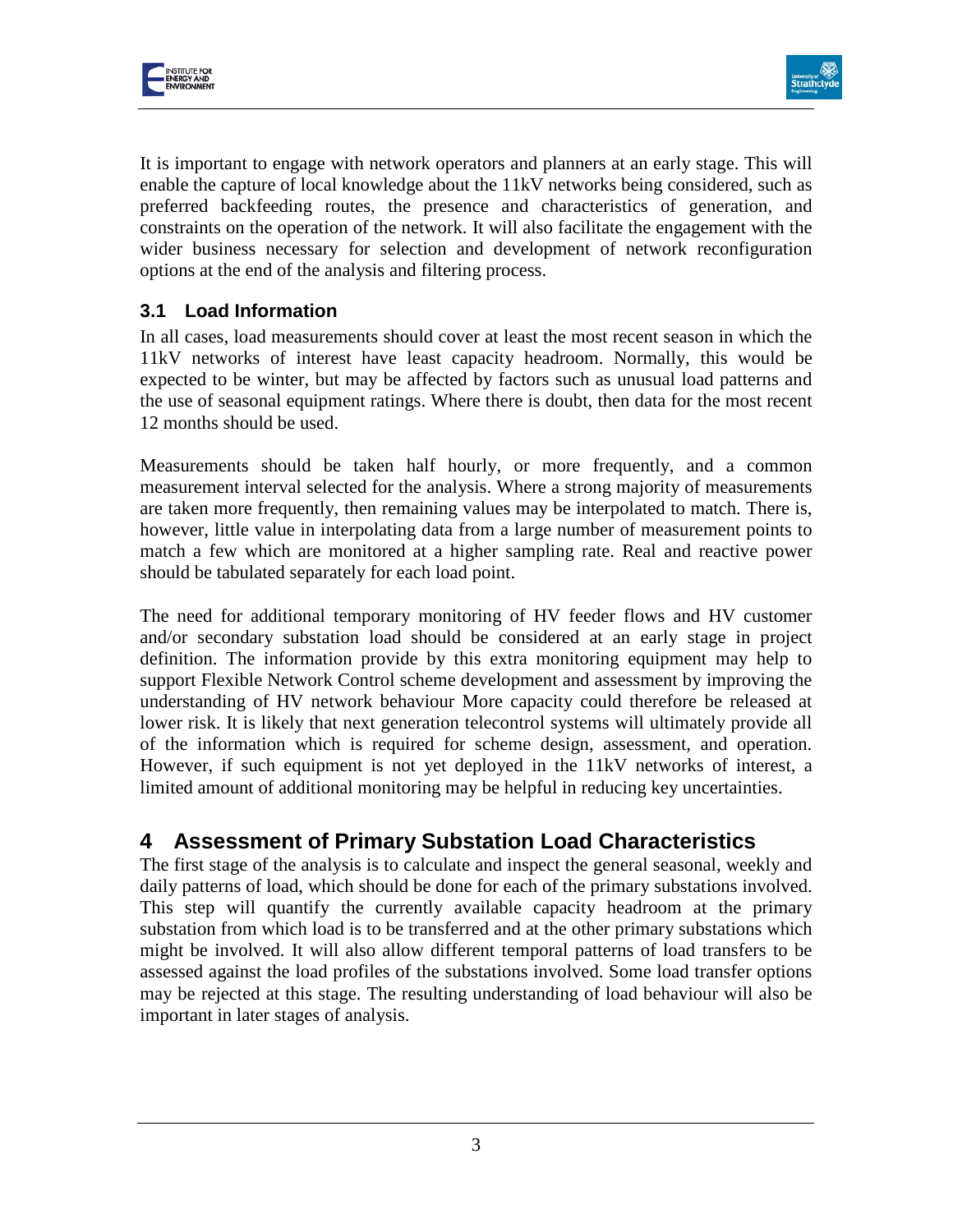



#### <span id="page-4-0"></span>**4.1 Information Requirements**

Primary transformer load measurements should be obtained for each of the substations which might potentially involved in load transfers. As mentioned previously, these should, at a minimum, cover the previous peak-load season at the substation from which load is to be transferred, but a full year should be obtained if possible. If available, historical data for up to the previous ten years should be obtained, to allow the most recent annual peak to be compared with longer-term trends and variations.

As discussed in the following paragraph, if mid-feeder HV measurements are available, they may be gathered to reverse the effect of historical network reconfigurations which transferred load between primary substations.

It is important that load data is filtered to remove not only erroneous measurements, but also measurements which reflect abnormal network configurations, such as the transfer of load from one primary substation or HV feeder to another for outage purposes. Where it is possible to do so (for example using mid-feeder measurements at auto-reclosers or other switching locations) the effect of these transfers may be 'reversed' by subtracting load from one substation or feeder and adding it to another – this is preferable to simply discarding the data point.

#### <span id="page-4-1"></span>**4.2 Analysis and Outcomes**

First, the load duration curve for each primary substation of interest should be calculated, and the magnitude, date and time of the peak substation demand identified. Where historical data is available, the peak demand for preceding years should be identified and compared with the most recent data available to identify trends and assess the impact of weather. Probabilistic analysis can provide an improved indication of the underlying load growth and behaviour [[1\]](#page-38-0). Where the most recent load peak is below average (perhaps because of a mild winter) scaling factors to average and maximum load over the longer period should be calculated. These statistics will give an initial impression of the capacity headroom in the 11kV network of interest, and will show which of the adjacent 11kV networks are likely to have spare capacity which can be used.

Average weekly load profiles for each primary substation should be calculated for the season of lowest capacity headroom in the 11kV network from which load is to be transferred. In such an average load pattern, the value of each point (e.g. 12:00 on Sunday) is the average of all corresponding points over the season. Inspection of these patterns will identify the days of the week on which each substation is usually most heavily loaded. Daily average load profiles should then be calculated for that day. Where similar loads occur on weekdays or weekend days, an average profile should be calculated for that class of day. In addition, single-day profiles should be calculated for each primary substation for the peak day(s) at the substation(s) from which load is to be transferred.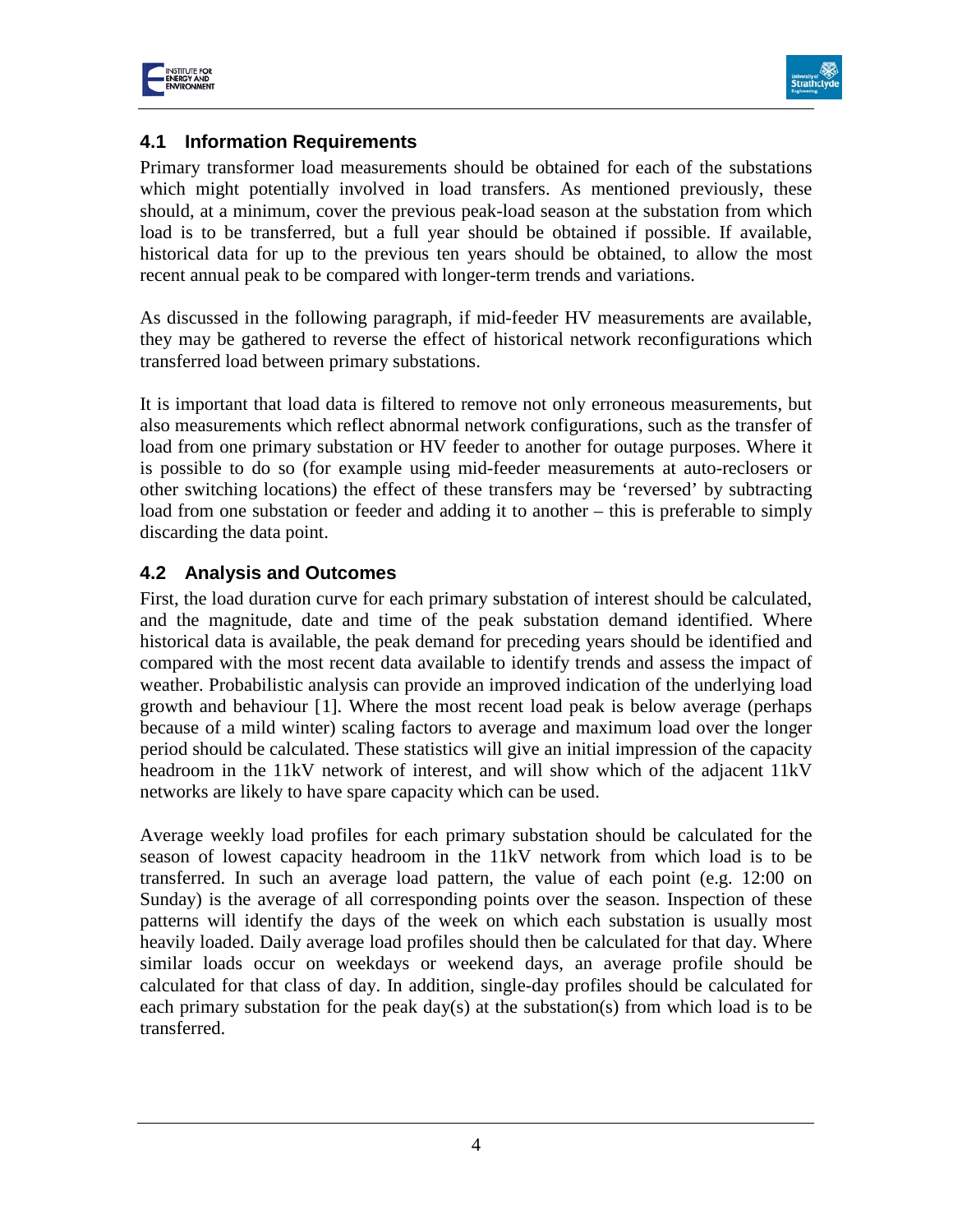



The profiles for the primary substations between which load is to be transferred can then be assessed to determine the periods during which it is desirable to transfer loads. Four classes of load transfer should be considered:

- **Permanent:** One or more sections of 11kV network are moved from one primary substation to another by permanently changing normally open points.
- **Seasonal:** The network configuration is changed twice a year to transfer load from a highly loaded substation to one with spare capacity. Such a mechanism is effective when additional capacity headroom is only required in part of the year, and minimises disbenefits (e.g. increased potential CI/CML) when it is not needed. Where the load profiles permit it and there are benefits in doing so, additional reconfigurations might be added around, for example, the Christmas holiday period.
- **Weekly:** Typically, a weekly load transfer might involve the network being configured differently on weekdays and at weekends.
- **Daily:** The network is reconfigured twice (or more often) per day so that load is transferred from a heavily loaded substation for the period around the daily peak. For example, primary substations with predominantly domestic load peaking in the evening transferring load to a primary substation with predominantly industrial and commercial load that peaks during working hours.

The latter two approaches are particularly attractive when the two primary substations involved in the transfer have significantly different load profiles, such as an evening peak and an overnight peak – load can be transferred from a substation which is at or close to peak load onto one which is lightly loaded in comparison to its daily peak and then returned as the peak of the second substation's demand approaches. Application of this transfer may be made dependent on short-term load forecasting, so that load is only transferred when there is a risk of capacity headroom being exhausted.

<span id="page-5-0"></span>

**Figure 1: Load profiles offering potential for daily switching**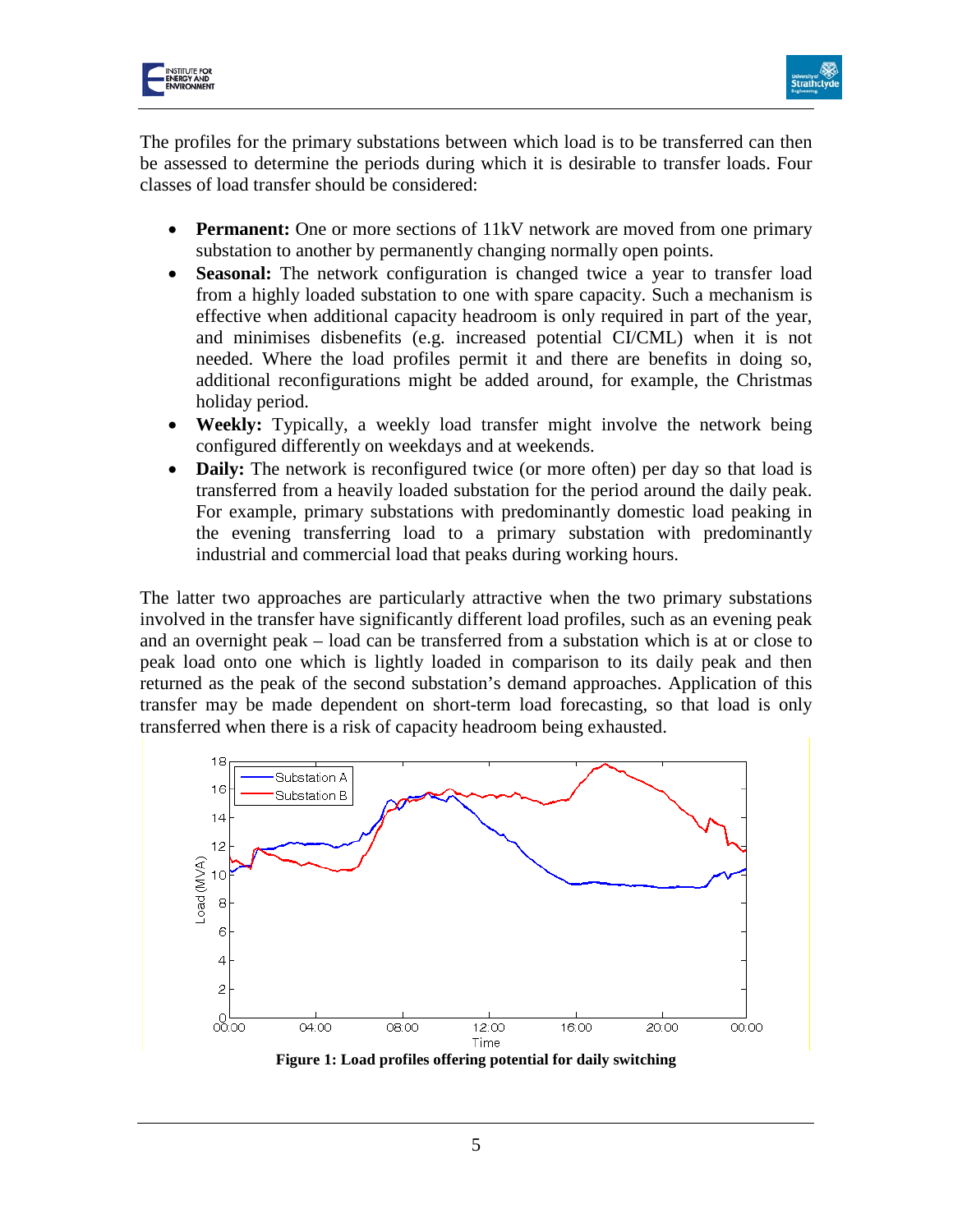

[Figure 1](#page-5-0) shows a case in which a daily transfer of load from substation B to substation A between mid-afternoon and late-evening would have the effect of reducing the peak load on substation B by about 2MVA without increasing the peak load on substation A.

It may be desirable to analyse two or more temporal switching patterns for each set of primary substations between which loads could be transferred. These might include different classes of transfer, and/or variants of a class (e.g. different combinations of start and end time for a daily transfer).

It should be noted that technical constraints, such as the maintenance implications of frequent switching for network reconfiguration, may impose restrictions on the form of load transfer that can be adopted.

At this stage, infeasible transfers involving adjacent primary substations can be identified and removed from further consideration. Transfers should be considered infeasible where there is little or no available capacity headroom at the adjacent primary substation and no opportunity to apply periodic load transfers which do not increase the peak load at the adjacent substation.

# <span id="page-6-0"></span>**5 Identification of Transferrable Network Sections**

This stage of the analysis identifies sections of 11kV network which may be individually transferred, with their associated load, to adjacent networks. It also provides the opportunity to identify locations where it would be desirable to add additional remote control switchgear to provide increased network flexibility.

## <span id="page-6-1"></span>**5.1 Information Requirements**

This stage of the analysis requires a topological model of the 11kV network and of those parts of the adjacent networks which can be connected to it. This model should identify all remotely-controlled switchgear, and differentiate between those switches with a protective function and those without. This requirement might be satisfied by a suitable AC or DC loadflow model, which would fulfil the requirements of the more detailed analysis described below. However, a simpler source of information, such as a diagram derived from a distribution management system or other Control Room source would also be suitable.

More general information on the protection of the power network should also be obtained, to identify the location, capabilities and settings of the protective devices applicable to relevant sections of network before and after transfer.

## <span id="page-6-2"></span>**5.2 Analysis**

The topological model of the 11kV network from which load is to be transferred should be used to identify existing and planned locations of remote-controlled switchgear. Locations at which it would be advantageous to install additional remote-controlled switchgear should also be considered, if local knowledge of the distribution of load along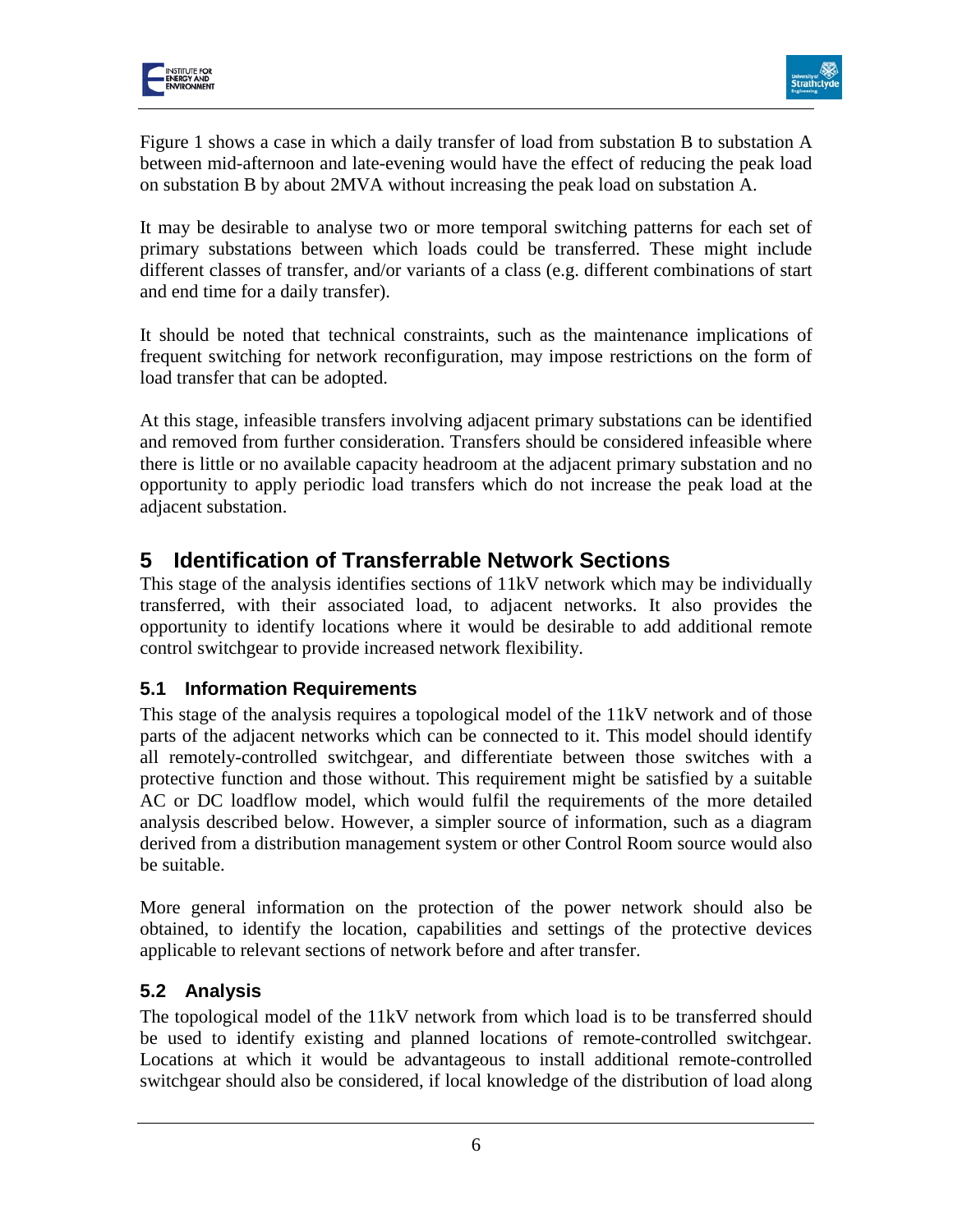



a feeder suggests that it would be beneficial. Such a need may also be identified as a result of the analysis and apportionment of feeder load, as described below.

Mutually adjacent sets of remote-controlled switches define sections of network (and groups of secondary substations and/or HV customers) which can be transferred, in order, to adjacent primary substations, as shown in [Figure 2,](#page-7-0) in which transferrable network sections are labelled T1–T8:



**Figure 2: Identification of transferrable network sections**

<span id="page-7-0"></span>As can be seen in [Figure 2,](#page-7-0) it may be possible to transfer some sections of network onto a choice of adjacent primary substations. This can produce a significant degree of complexity in the sequence of load transfers, particularly when more than one or two sections of network are to be transferred. In [Figure 2,](#page-7-0) the first section which can be transferred to primary substation 1 is T1, which must always be followed by T2. Thereafter, either T3 or T8 may be transferred, followed by T4 or T8 if T3 is transferred, or by T5 or T3 if T8 is transferred. This complexity should be explored in more detail once the load in each transferrable section has been quantified, as discussed in section 6. At this stage it is sufficient to document the boundaries of each transferrable section and the secondary substations and HV connected customers within it.

When selecting candidate network sections for transfer, care should be taken to appropriately exploit remote controlled switches with and without a protective function. By placing open points at non-protective switches, network reliability is likely to be increased, since protection operation will tend to isolate smaller sections of network, as shown in [Figure 3:](#page-7-1)



<span id="page-7-1"></span>**Figure 3: Placement of open point influences size of fault-affected area**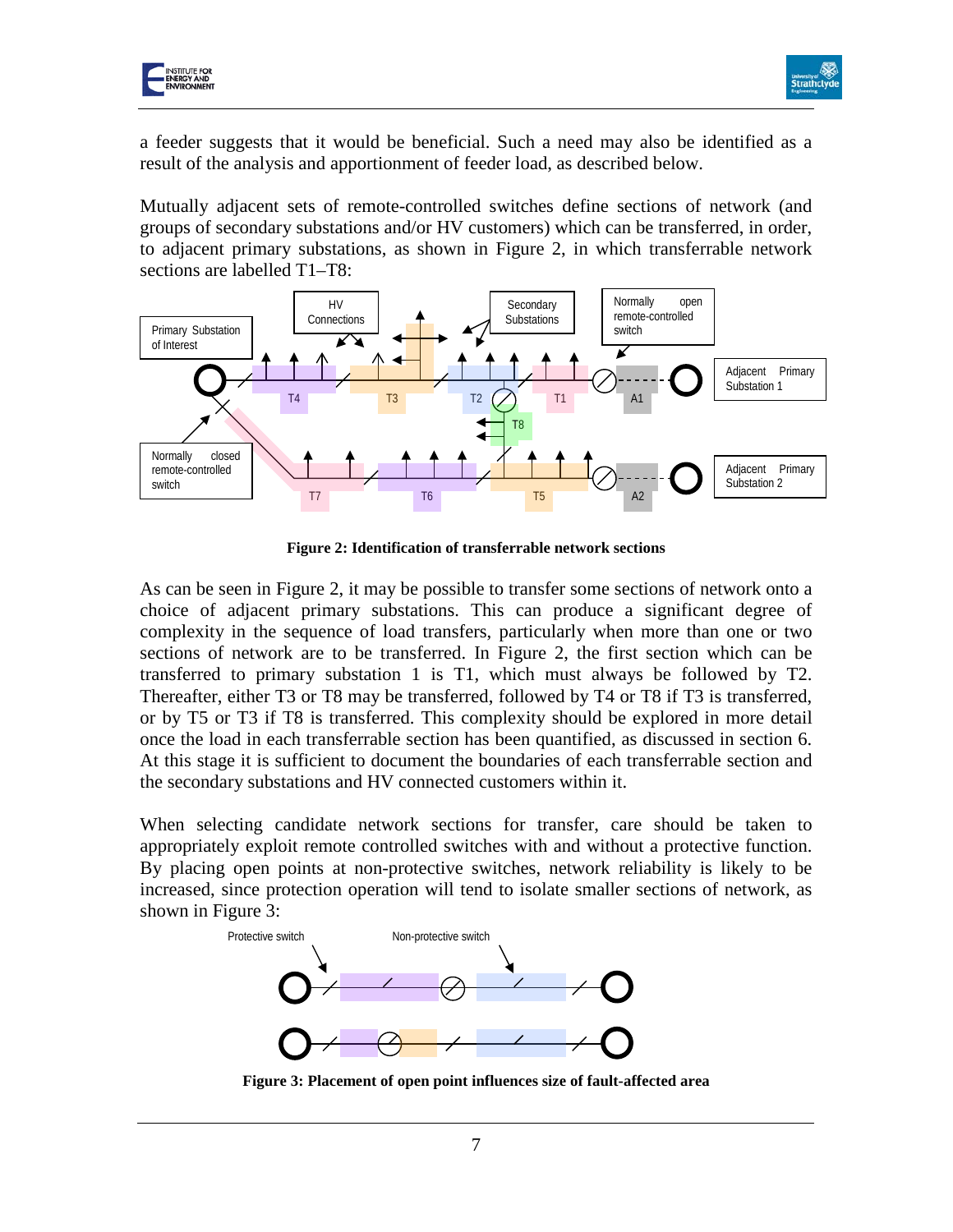



With the open point placed at the non-protective switch, a fault between the left-hand substation and the mid-point switch affects half of this feeder section. However, with the open point at the mid-point protective switch, such a fault will trip the entire section from the substation to the open point. This effect can be explored further (and evaluated against increased headroom which might be available) through more detailed modelling, as described in section [7.](#page-13-0)

## <span id="page-8-0"></span>**5.3 Protection Constraints**

Technical constraints on the use (rather than capacity) of alternative supply paths should also be explored at this stage. A particular issue which should be considered is the protection of the network, particularly where a mixture of underground and overhead feeder sections exists. Consider a situation in which, in the portion of network shown in [Figure 2,](#page-7-0) sections T8 and A2 are completely composed of underground cable, while section T5 is overhead. In the 'current' configuration of normally open points shown, it is likely that the feeder circuit breaker at primary substation 2 would not auto-reclose, since any cleared fault would be likely to be a permanent cable fault. Following the transfer of section T5, a significant proportion of the faults on this feeder will be transient overhead line faults, for which auto-reclosure is desirable. It is therefore necessary to either modify the protection at primary substation 2 so that auto-reclosure takes place (optionally with a sectionaliser to switch out section T5 in case of a permanent fault) or to add an autorecloser at the current normally open point, coordinated with the protection at primary substation 2. Transfer of section T8 may require that a further protective device is added at the boundary with section T5 to ensure that auto-reclosure onto a fault in this section does not take place.

In general then, it should be checked that the existing protection system is suitable for the changes in power flow envisaged:

- In terms of clearing permanent and transient faults in overhead and underground sections.
- In terms of co-ordination under the different directions of fault current flow foreseen.
- In terms of margin between overcurrent settings and expected levels of circuit load current flow.

Where the protection is unsatisfactory then modification of settings and/or addition and replacement of protection devices should be considered in order to permit the implementation of the desired network reconfigurations.

# <span id="page-8-1"></span>**6 Localisation of HV Network Load**

This stage of the analysis prepares load data for use in the two following analysis stages. In order to assess the effects of load transfer on primary substation capacity headroom, it is necessary to model the total active and reactive load of secondary substations and HV customers in each transferrable section of network. To assess the feasibility of transfers in terms of thermal and voltage constraints the load must be subdivided to the level of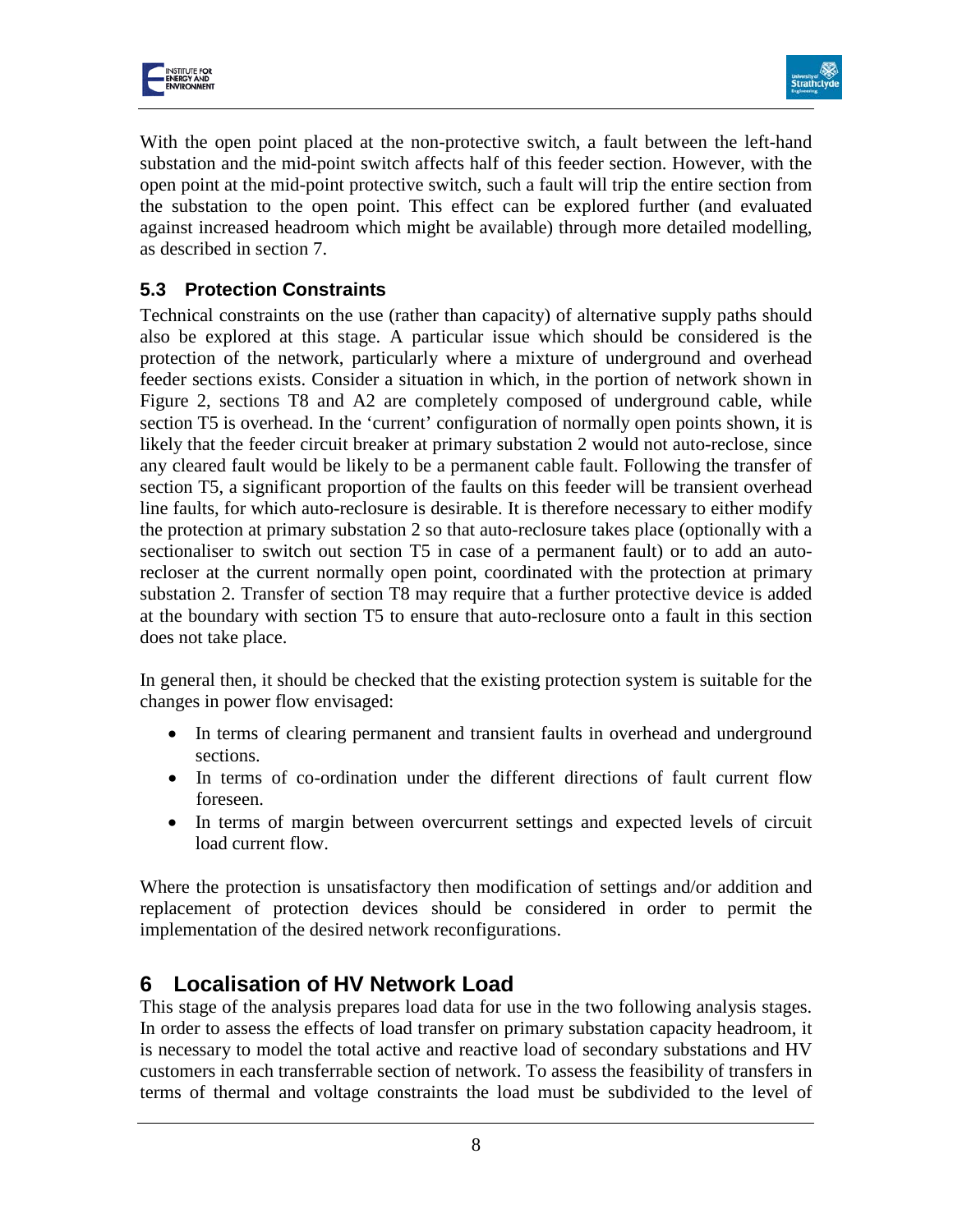



individual secondary substations and HV connections. At this stage, sections of network can be identified in which it would be advantageous to install additional remotecontrolled switches for added flexibility. This step can supplement any identifications made on the basis of local knowledge, as discussed above.

The outline analysis described in section 7 can be achieved with a more granular localisation of network load than the detailed analysis in section 8. However, with the exception of one particular form in which load data may be available, it is necessary that the load should be allocated in a more detailed way (as for the detailed analysis) and then aggregated for outline analysis. This is discussed in more detail below.

#### <span id="page-9-0"></span>**6.1 Information Requirements**

Only data relevant to the HV feeders of interest which have not been discounted at earlier stages of analysis need be gathered. Where available, measured secondary substation and HV customer load data should be used. However, it is recognised that it is unlikely that all secondary substations and HV customers connected to the 11kV feeders of interest will be monitored. For example, pole-mounted secondary substations are rarely monitored. Therefore, available data should be supplemented using primary substation measurements of HV feeder flow, as described in section 4.1, and where available midfeeder measurements of power flow. HV customer metering data may also be used to supplement other measurements. It will generally be necessary to know the type (i.e. pole or ground mounted), rating and (where fitted) MDI reading for each secondary substation.

Where no secondary or HV customer load measurements are available, then per-feeder flow measurements at the primary substation and (where available) mid-feeder points should be used, together with HV customer metering data, and localised as described in section below.

A number of permutations of load data availability are possible:

- 1. All secondary substations and HV customers are monitored or otherwise have available load time series data (such as from metering data).
- 2. All potential switching points provide power flow data. Some or all secondary substations and/or HV connections are unmonitored.
- 3. Feeder flow data is available from the primary substation. Some potential switching points provide power flow data. Some or all secondary substations and/or HV connections are unmonitored.
- 4. Feeder flow data is available from the primary substation. No potential switching points on one or more feeders provide power flow data; some or all secondary substations are unmonitored.

It should be noted that load data availability may change among these four cases, either as a result of a programme of substation monitor installation, or as a result of intermittent monitor or communication unreliability.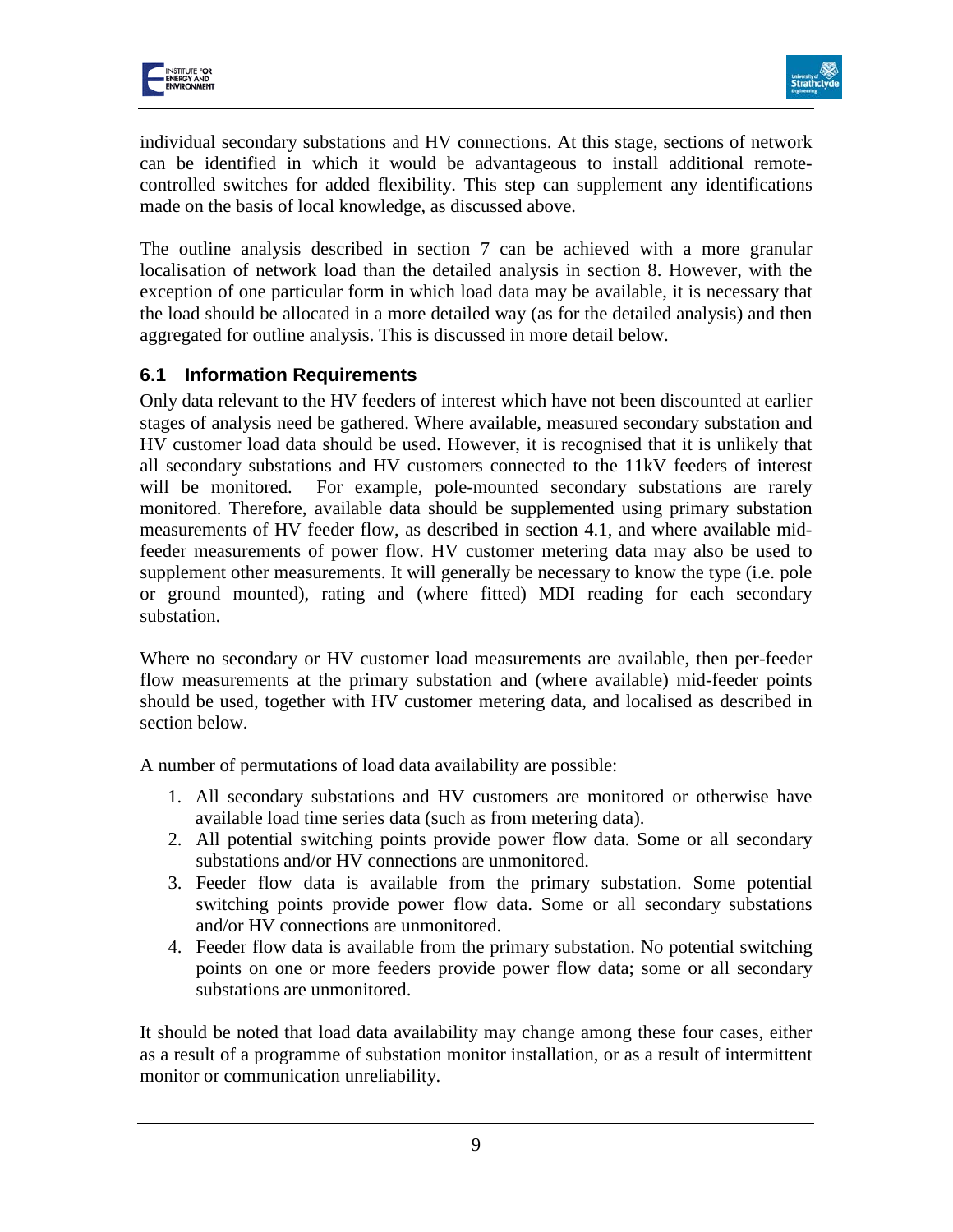



In the case where power flow data is available from all potential switching points on a feeder for the entire period of interest, then outline assessment of reconfiguration options on that feeder (section 7) may be done on the basis of this information alone, with no need for consideration of secondary substation or HV metering data. The outline assessment may lead to the rejection of some reconfiguration options. The load allocation described in this section should then be carried out only for those HV feeders relevant to the remaining reconfiguration options.

#### <span id="page-10-0"></span>**6.2 Load Localisation Process**

A load allocation method will generally have the following steps:

- 1. Identification of network sections within which load must be distributed
- 2. Separation of known and unknown load
- 3. Allocation of unknown load to unmonitored secondary substations and HV customers

Where the total load within a section of network (bounded by measurement points and open points) is known, then that section can be treated in isolation from the perspective of load allocation. Consider again the network from Figure 2 in which measurement points are annotated 'M':



**Figure 4: Identification of network sections for load allocation**

Four sections  $S1 - S4$  are identified. It should be noted that that number and boundaries of these sections may change depending on the availability of measurements (which might vary over time), and on network reconfigurations involving changes in the location of open points.

For each section, the active and reactive power to be allocated at any point in time are defined as the difference between inflow and outflow for the section at that time. For section S2 in Figure 4, the power to be allocated is defined as:

$$
P_{S2}(t) = P_{M2}(t) - P_{M3}(t), \ Q_{S2}(t) = Q_{M2}(t) - Q_{M3}(t)
$$
 (1)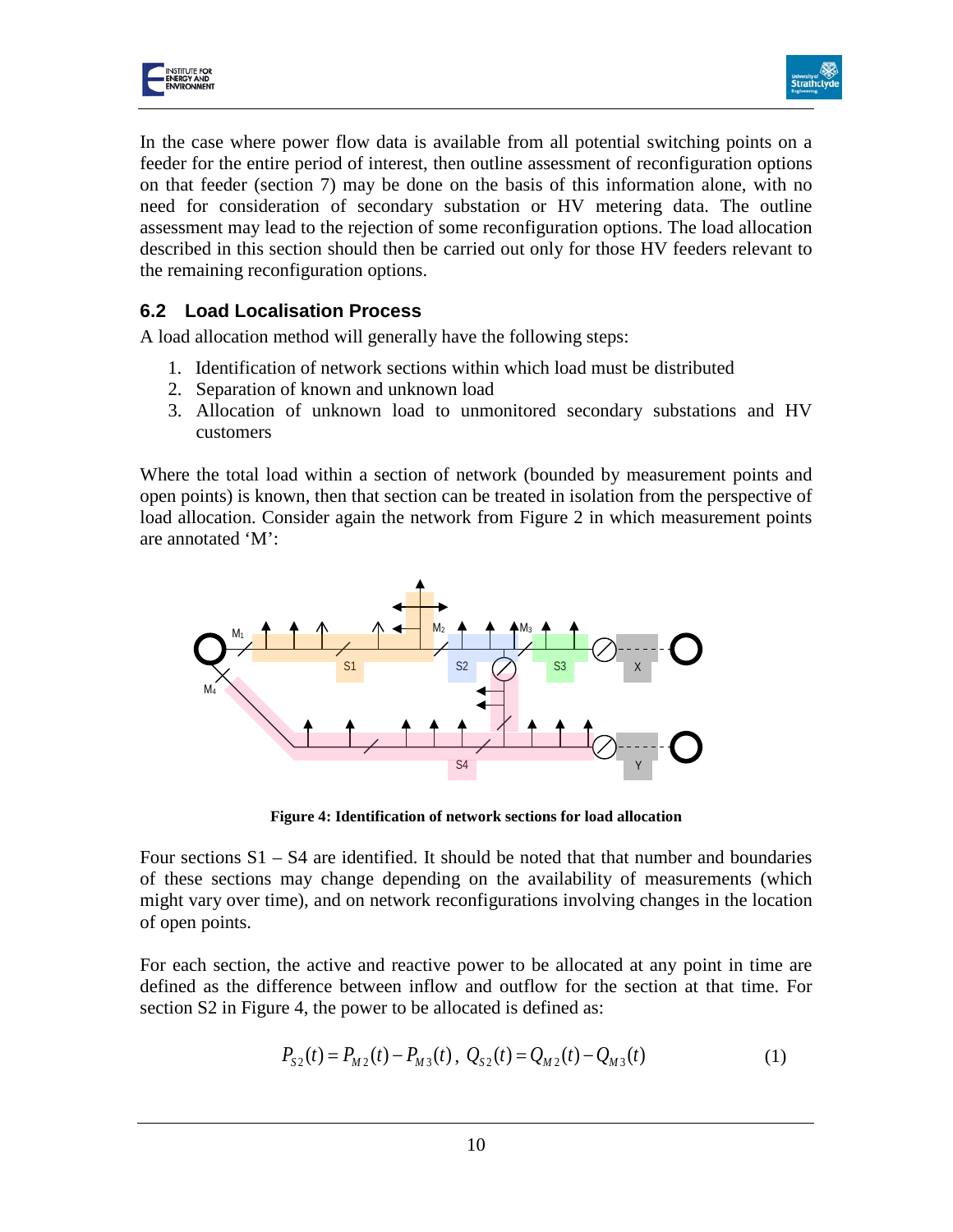



If:

- all of the measurements  $\{P_{Mi}(t), Q_{Mi}(t)\}$  on a feeder are known throughout the period of interest, and
- the measurement points *Mi* on the feeder correspond to *all* of the switching points which can be used for reconfiguration of that feeder,

then the outline assessment described in section 7 can proceed for that feeder on the basis of the results from equation (1). If reconfiguration options involving that feeder are not discounted by the outline assessment, then load localisation for the detailed assessment stage should resume at this point for that feeder.

If not all of the measurements  $\{P_{Mi}(t), Q_{Mi}(t)\}$  for a feeder are known, then localisation should continue for that feeder as described in the remainder of this section.

For section S4 (a complete feeder, bounded only by the primary substation circuit breaker and open points), the load to be allocated is simply the measured feeder load:

$$
P_{S4}(t) = P_{M4}(t), \ Q_{S4}(t) = Q_{M4}(t) \tag{2}
$$

Where secondary substations and HV connections whose load is monitored are supplied from a network section, the load for that section can be categorised as 'monitored' and 'unmonitored'. Consider section S1 from Figure 4, where monitored secondary substations are annotated 'X', unmonitored secondary substations are annotated 'U', monitored HV connections are annotated 'Y' and unmonitored HV connections are annotated 'V':



**Figure 5: Monitored and unmonitored secondary substations fed from HV network section**

Unmonitored HV connections should be considered first. Metering data has been used to provide 'pseudo-measurements' for these points. Where the metering data measurement interval is longer than the interval selected for the analysis (as mentioned in section 3.2), then the HV connection load is assumed to be constant over the measurement interval. This approach is preferred to interpolation between points, since metering data is usually expressed as an energy value, corresponding to the average load over the interval. Interpolation would tend to add further smoothing to the HV connection's load profile, which is considered undesirable, and does not improve the quality of the data. This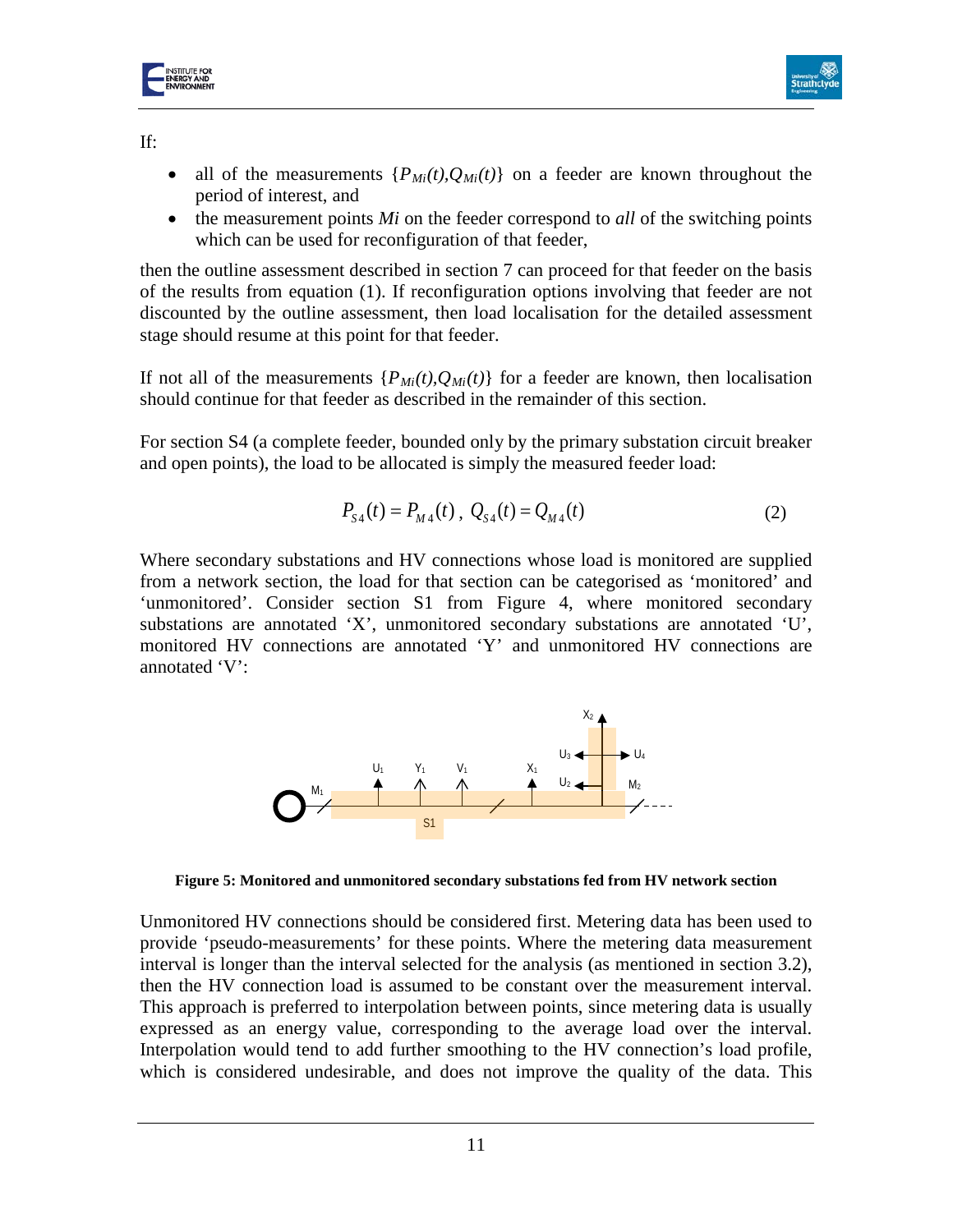



process produces pseudo-measurements  $\{P_{Vi}(t), Q_{Vi}(t)\}$  for each unmonitored HV connection.

In Figure 5, the unmonitored active and reactive power are defined as the difference between the total section load and the load which is observed at monitored secondary substations, and all HV connections.

$$
P_{S1,U}(t) = P_{S1}(t) - \sum_{j=1}^{3} P_{Xj}(t) - P_{Y1}(t) - P_{V1}(t)
$$
\n(3)

$$
Q_{s1,U}(t) = Q_{s1}(t) - \sum_{j=1}^{3} Q_{Xj}(t) - Q_{Y1}(t) - Q_{V1}(t)
$$
\n(4)

In general, for an HV network section  $S_i$  with  $N_{Xi}$  monitored secondary substations,  $N_{Yi}$ monitored HV connections and  $N_{Vi}$  unmonitored HV connections, the unmonitored load is:

$$
P_{Si,U}(t) = P_{Si}(t) - \sum_{j=1}^{N_{Xi}} P_{Xj}(t) - \sum_{k=1}^{N_{Yi}} P_{Yk}(t) - \sum_{l=1}^{N_{Vi}} P_{VI}(t)
$$
\n(5)

$$
Q_{Si,U}(t) = Q_{Si}(t) - \sum_{j=1}^{N_{Xi}} Q_{Xj} - \sum_{k=1}^{N_{Yi}} Q_{Yk}(t) - \sum_{l=1}^{N_{Vi}} Q_{VI}(t)
$$
(6)

Once the unmonitored load for a network section has been calculated it must be allocated to individual secondary substations and HV connections. This has been achieved using a fixed allocation factor *k* for each secondary substation:

$$
P_{Uj}(t) = k_j P_{Si,U}(t), \ Q_{Uj}(t) = k_j Q_{Si,U}(t) \tag{7}
$$

In the absence of more detailed information, the allocation factors can be calculated on the basis of the rated capacity of the secondary substations supplied from each feeder:

$$
k_j = \frac{S_{rated,j}}{\sum_{n=1}^{N_{Ul}} S_{rated,n}}
$$
(8)

In practice, more detailed information is often available in the form of Maximum Demand Indicators (MDI), typically installed at ground mounted substations. A method based on a secondary substation load estimation method used by SP Energy Networks has been applied, in which an initial estimate  $S_{est,j}$  is made of the load on secondary substation at secondary substation *j* at the time of primary substation peak: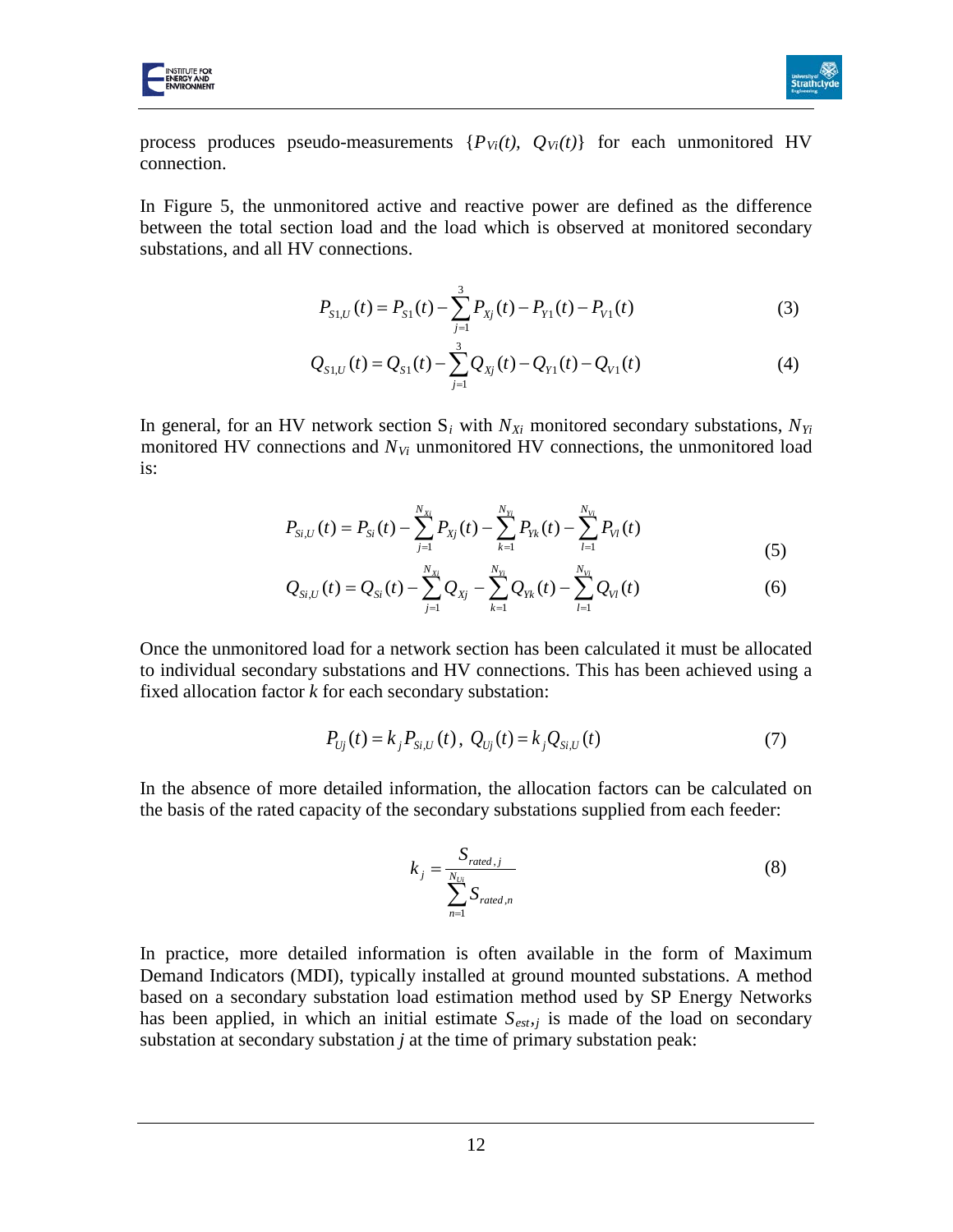

$$
S_{est,j} = \begin{cases} 0.8S_{MDI,j} & \text{: } Ground-mounted \\ 0.2S_{rated,j} & \text{: } Pole-mounted \end{cases} \tag{9}
$$

These initial estimates are then refined based on a comparison of measured and modelled feeder voltage profiles, as described further in [[2](#page-38-1)]. Allocation factors are then calculated from these estimates:

$$
k_{j} = \frac{S_{est,j}}{\sum_{n=1}^{N_{Ui}} S_{est,n}}
$$
(10)

Finally, time series of load for each unmonitored secondary substation are calculated:

$$
P_{Uj}(t) = k_j P_{Si,U}(t), \ Q_{Uj}(t) = k_j Q_{Si,U}
$$
\n(11)

## <span id="page-13-0"></span>**7 Outline Assessment of Transfer Options**

The objective of this stage of the assessment is to filter out reconfiguration possibilities which are clearly infeasible, and to identify feeder and substation load peaks for more detailed analysis. In order to fully assess the feasibility and effectiveness of the network reconfiguration options identified as described in section [5,](#page-6-0) it will be necessary to carry out load flow studies at specific times of interest, specifically:

- The times of the peaks of the primary substation and feeder from which load is transferred.
- The times of the peaks of the primary substation and feeder to which load is transferred.

Depending on the amount of load being transferred, and the period for which the transfer is made (i.e. part of each day, part of each week, seasonally or permanently), it is possible that the time at which one or more of these peaks occurs is changed by the reconfiguration. It is therefore advisable to evaluate all of the times within the period when the peaks might occur (typically the winter season) to determine when these peaks occur under different reconfigurations. Such an evaluation must, of necessity be simple, since the number of evaluation cases (measurement instants and network configurations) will be large, and thus a second, more detailed assessment of cases of particular interest is required afterwards.

#### <span id="page-13-1"></span>**7.1 Data Requirements**

Information is required about the topology of the network and the loads connected to it. For feeders meeting the conditions set out under equation (1) above, the topological information should specify the sequence of switches along the feeder, and identify the corresponding measurements. The load information should consist of the time series  ${P_{Si}(t), Q_{Si}(t)}$ , as specified in equation (1), and the real and reactive power time series for the interconnecting feeder at the adjacent primary substation.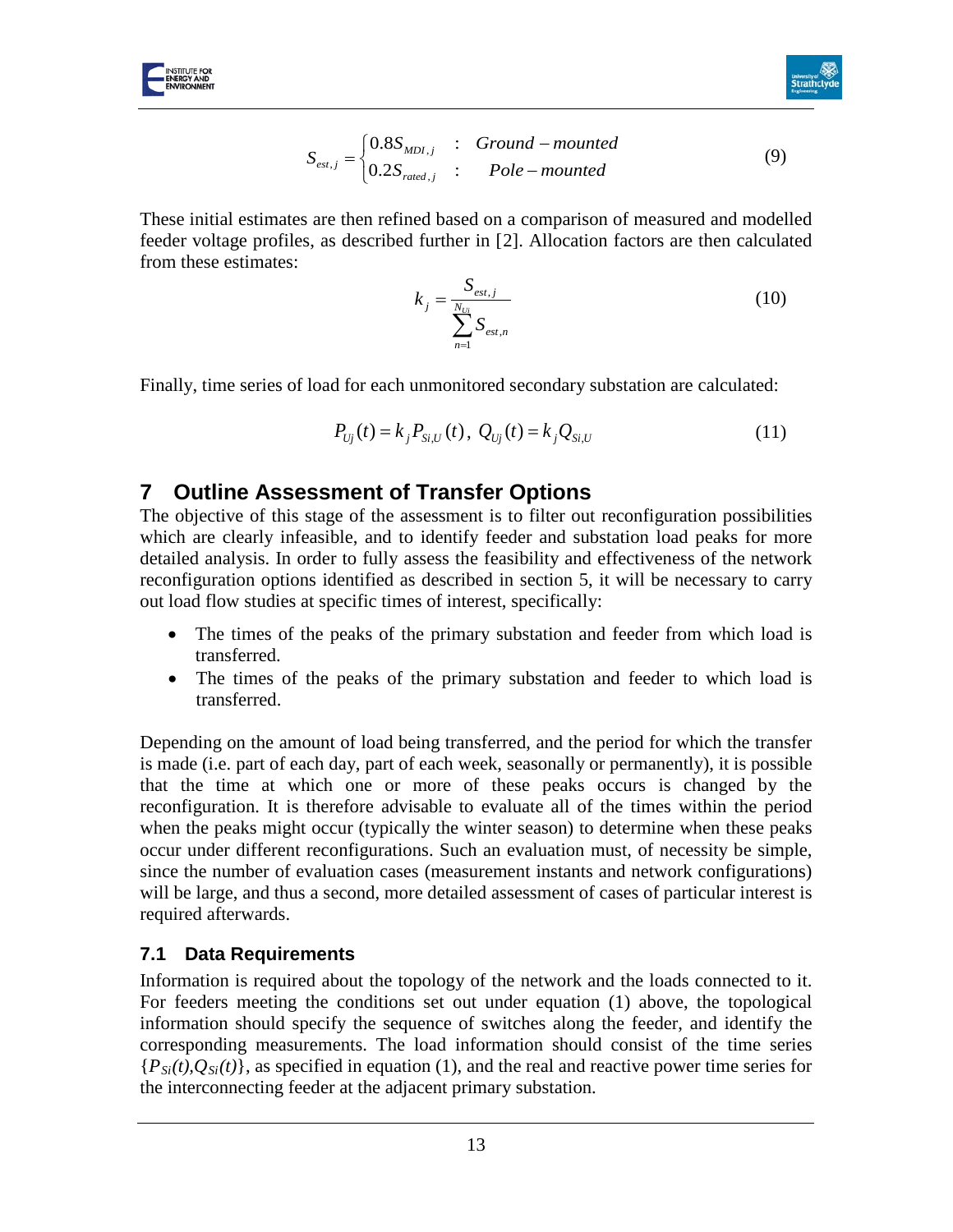



For feeders which do not meet the conditions set out under equation (1) above, the network topology should show the sequence of switching points, and the load points (secondary substations and HV connections) between them. The load information should consist of the time series  $\{P_U(t),Q_U(t)\}\$ ,  $\{P_V(t),Q_V(t)\}\$ ,  $\{P_X(t),Q_X(t)\}\$  and  $\{P_Y(t),Q_Y(t)\}\$ , as defined in section 6 above, for all of the secondary substations and HV connections supplied from the feeder.

In both cases, the load data should cover the season in which the peak load occurs for the substation from which load is to be transferred.

The topological model should include the minimum rating of the main line of the feeder between each pair of switching points. Consider the section of feeder shown in Figure 6, in which the ratings (in MVA at nominal voltage) of each section are shown:



**Figure 6: Example of minimum feeder section ratings**

In this case, the minimum rating of section S1 is 4.0MVA, while the minimum rating of section S2 is 3.0MVA. The 1.5MVA rating of the spur from section S2 is not considered, since the flow in this spur will not be significantly affected by load transfers.

#### <span id="page-14-0"></span>**7.2 Outline Assessment**

The outline or initial assessment is based on a simple arithmetic model of power flow in the network. Consider again the HV network fragment shown in [Figure 2:](#page-7-0)



**Figure 7: Example HV network for outline assessment**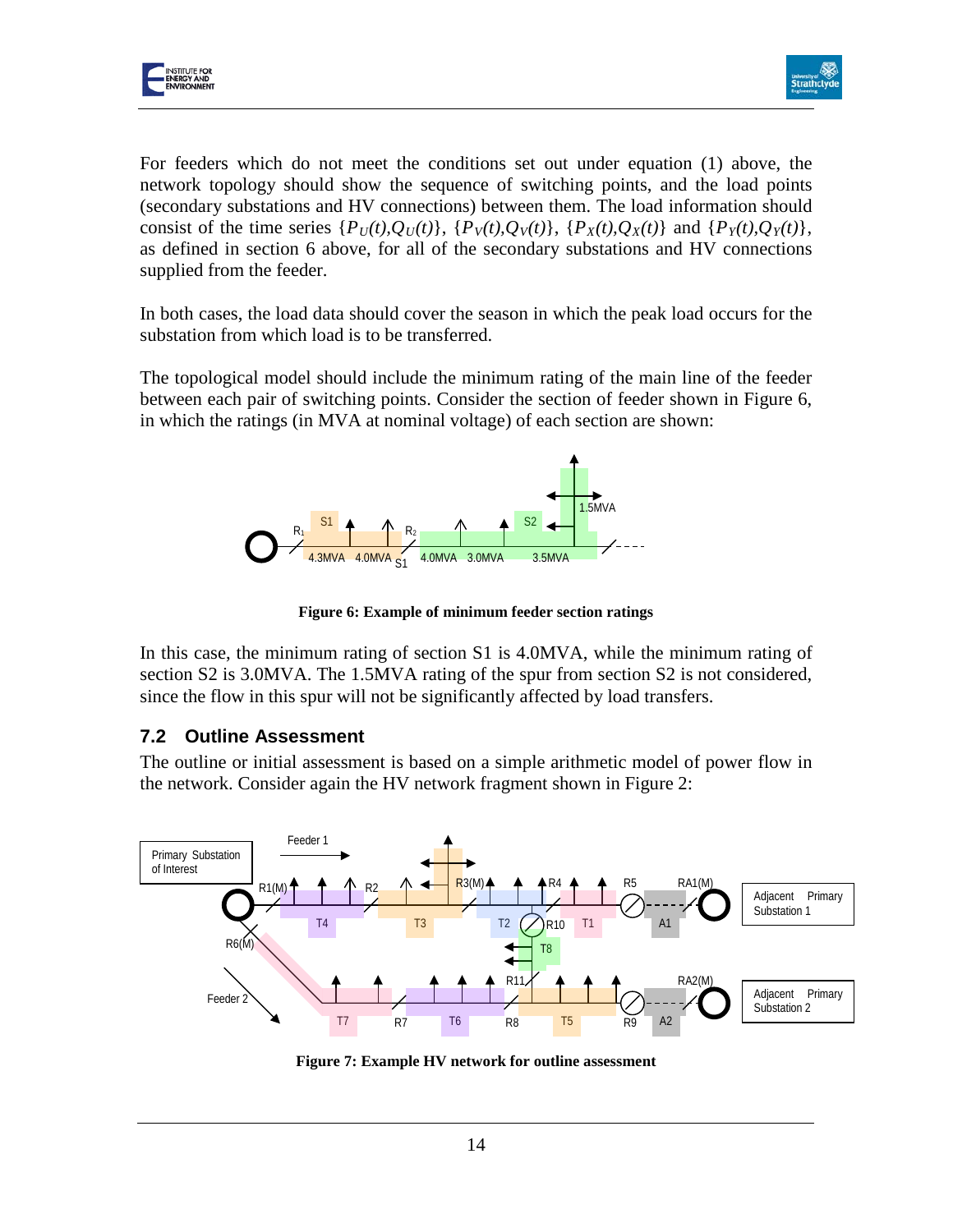

As before, the transferrable network sections are labelled T1–T8. Sections of network normally supplied from adjacent primary substations are labelled A1 and A2. Remotely controlled switches are labelled R1–R11; those for which power flow measurements are available are suffixed '(M)'. RA1 and RA2 are the feeder circuit breakers at the adjacent primary substations.

The first step of the analysis is to calculate the time series of active and reactive load for each transferrable section, defined as the sum of monitored and unmonitored load in that section:

$$
P_{Ti}(t) = \sum_{U_j \in T_i} P_{Uj}(t) + \sum_{V_k \in T_i} P_{Vk}(t) + \sum_{X_i \in T_i} P_{Xl}(t) + \sum_{Y_m \in T_i} P_{Ym}(t)
$$
(12)

$$
Q_{Ti}(t) = \sum_{U_j \in T_i} Q_{Uj}(t) + \sum_{V_k \in T_i} Q_{Vk}(t) + \sum_{X_l \in T_i} Q_{Xl}(t) + \sum_{Y_m \in T_i} Q_{Ym}(t)
$$
(13)

where  $U_j \in T_i$  denotes the unmonitored secondary substations supplied from network section  $T_i$ . For feeders meeting the conditions given under equation (1) above, the real and reactive load in each section is directly known, and equations (12) and (13) can be replaced by:

$$
P_{Ti}(t) = P_{Si}(t) \tag{14}
$$

$$
Q_{Ti}(t) = Q_{Si}(t) \tag{15}
$$

Secondly, for each feeder, the sequence in which transferrable sections might be transferred to the adjacent primary substation is determined. For feeder 1, this is T1, T2, T3, T4. However, the interconnection to feeder 2 via section T8 introduces a complication, since T8 may also be transferred at any stage after the transfer of T2, and T5 and upstream sections of feeder 2 may then be transferred. In practice it is likely that sections of feeder 2 will transfer via section A2, but it is certainly worthwhile to evaluate the transfer to T8 with feeder 1, and possibly T5 also. Local knowledge of network behaviour and constraints during backfeeding can provide guidance. A table of configurations to be studied for each feeder can therefore be written. For feeder 1 in Figure 7, this is:

<span id="page-15-0"></span>

| <b>Stage</b> | Open           | Feeder 1                       | main   Feeder $1 + T8$                         | Feeder $1 + T8 + T5$   |  |
|--------------|----------------|--------------------------------|------------------------------------------------|------------------------|--|
|              | Point          | line only                      |                                                |                        |  |
|              | R <sub>5</sub> | (base case)                    |                                                |                        |  |
|              | R <sub>4</sub> | T1                             |                                                |                        |  |
|              | R <sub>3</sub> | T <sub>1</sub> ,T <sub>2</sub> | T <sub>1</sub> ,T <sub>2</sub> ,T <sub>8</sub> | T1, T2, T5, T8         |  |
|              | R <sub>2</sub> | T1, T2, T3                     | T1, T2, T3, T8                                 | T1, T2, T3, T5, T8     |  |
|              | R1             | T1, T2, T3, T4                 | T1, T2, T3, T4, T8                             | T1, T2, T3, T4, T5, T8 |  |

| Table 1: Example table of load transfer steps |  |  |  |  |
|-----------------------------------------------|--|--|--|--|
|-----------------------------------------------|--|--|--|--|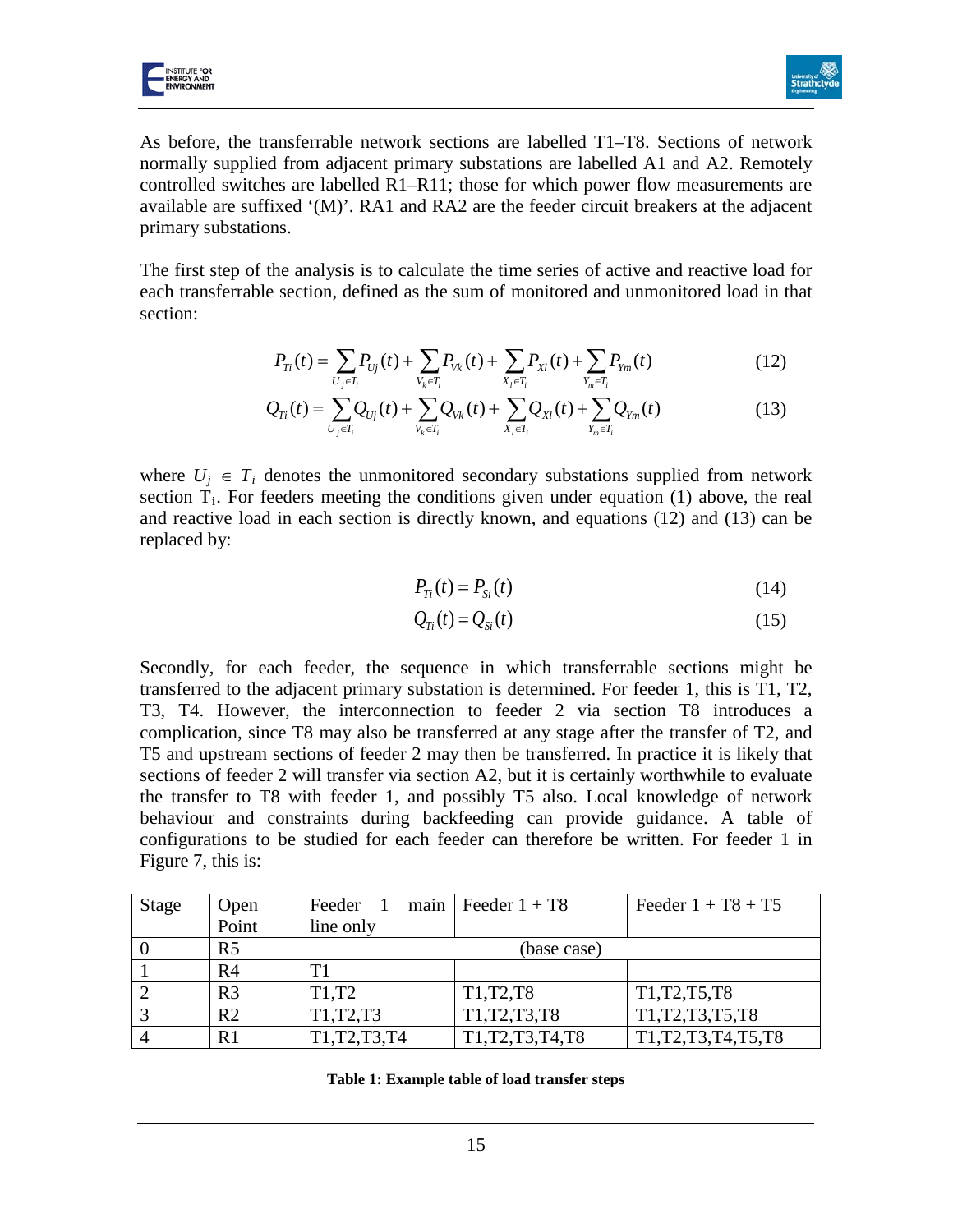



For each pair of feeders, the daily and weekly average load profiles, as well as the peak day load profiles should be compared to determine which of the temporal patterns of reconfiguration discussed and selected in section [4](#page-3-1) are appropriate. A set of power flow time series should be calculated for each of these temporal patterns and for each tabulated network configuration, as discussed in the following paragraphs.

Firstly the active, reactive and apparent power load time series for the primary substation P from which load is transferred and the adjacent primary substation A to which it is transferred should be determined:

$$
P_{P,Ci}(t) = P_{P,base}(t) - \sum_{T_j \in C_i} P_{Tj}(t), \ Q_{P,Ci}(t) = Q_{P,base}(t) - \sum_{T_j \in C_i} Q_{Tj}(t), \ S_{P,Ci} = \sqrt{P_{P,Ci}^2 + Q_{P,Ci}^2} (16)
$$
  

$$
P_{A,Ci}(t) = P_{A,base}(t) + \sum_{T_j \in C_i} P_{Tj}(t), \ Q_{A,Ci}(t) = Q_{A,base}(t) + \sum_{T_j \in C_i} Q_{Tj}(t), \ S_{A,Ci} = \sqrt{P_{A,Ci}^2 + Q_{A,Ci}^2} (17)
$$

where *base* denotes the load in the base case without load transfers, and  $T_j \in C_i$  denotes those sections transferred under configuration  $C_i$ . The expected power flow time series at each switch  $R_k$  through which power flows from the adjacent substation under the new configuration  $C_i$  is also calculated. These represent boundary conditions of network sections which may experience increased current flows under the new configuration:

$$
P_{Rk,Ci}(t) = \sum_{T_j \in C_i, T_j \leftarrow R_k} P_{Tj}(t), \ Q_{Rk,Ci}(t) = \sum_{T_j \in C_i, T_j \leftarrow R_k} Q_{Tj}(t), \ S_{Rk,Ci} = \sqrt{P_{Rk,Ci}^2 + Q_{Rk,Ci}^2}
$$
(18)

where  $T_j \leftarrow R_k$  denotes transferrable sections lying 'downstream' of  $R_k$  following the load transfer. In addition, the flow through the feeder circuit breaker *RA* at the adjacent primary substation is calculated:

$$
P_{RA,Ci}(t) = P_{RA,base} + \sum_{T_j \in C_i} P_{Tj}(t) , Q_{RA,Ci}(t) = Q_{RA,base} + \sum_{T_j \in C_i} Q_{Tj}(t) , S_{RA,Ci} = \sqrt{P_{RA,Ci}^2 + Q_{RA,Ci}^2}
$$
(19)

The following metrics should then be extracted from these time series:

- The magnitude and time of the peak load at the primary substation of interest *P*
- The magnitude and time of the peak load at the adjacent primary substation *A*
- The magnitude and time of the peak flow through each primary substation feeder circuit breaker.
- The magnitude of the peak flow through each remote controlled switch which experiences power flow from the adjacent primary substation under the configuration.

The expected change in capacity headroom at each of the primary substations is calculated from the peak loads at each substation for each reconfiguration case in comparison to the base case. For the adjacent primary substation, the peak load also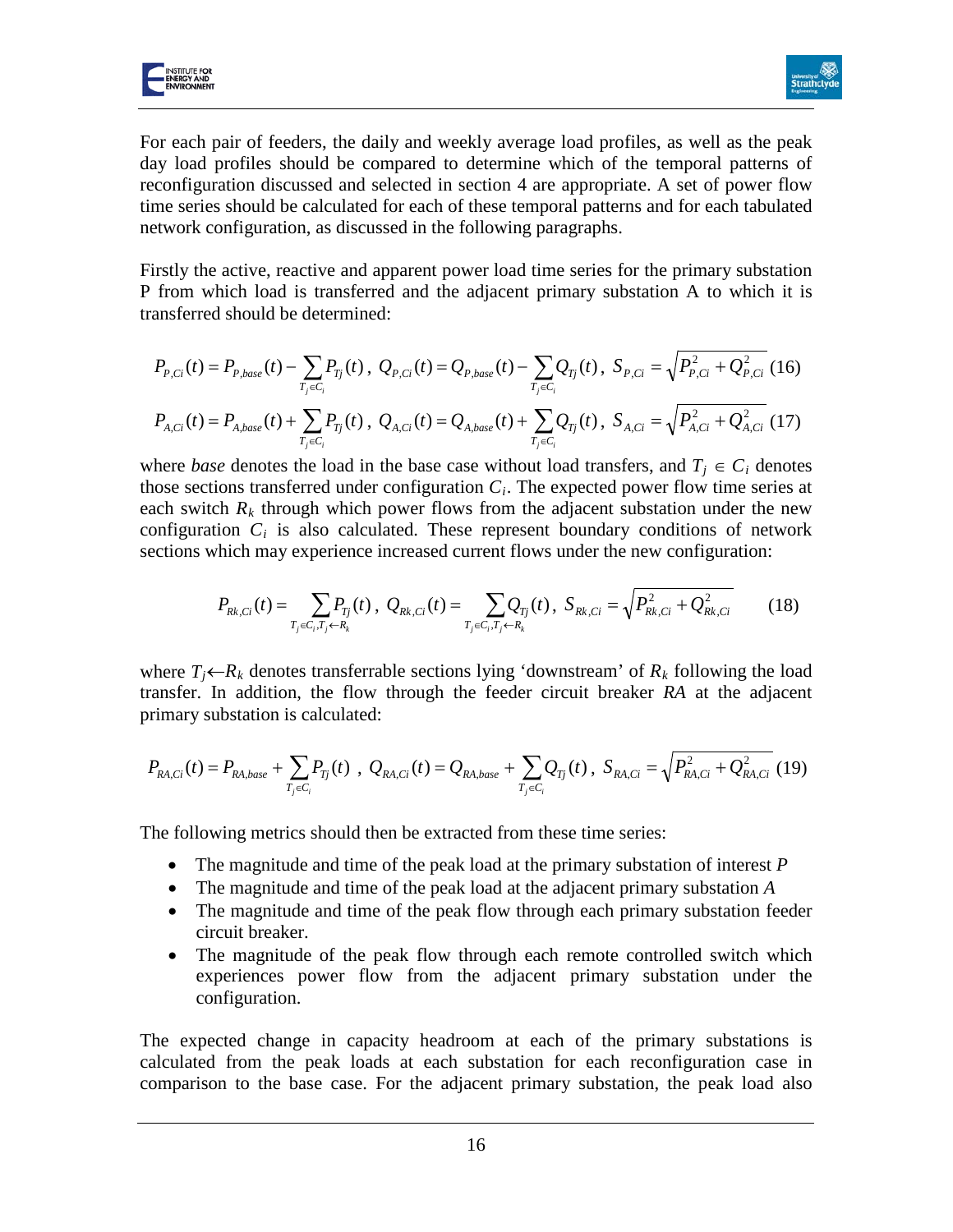



provides an indication of whether the configuration in likely to be infeasible as a result of exceeding the firm capacity of the substation.

An outline assessment of the feasibility of each reconfiguration option can be achieved by comparing the peak values of the power flow time series at the boundaries of each transferrable section (and the adjacent substation feeder) with the minimum rating of the main line of the feeder within that section. Where the flow out of a section exceeds that minimum rating, it is likely than an overload exists within the section. Where the flow into a section exceeds the minimum rating, it is possible that an overload exists, depending on the distribution of load and variation of circuit rating within the section.

Configurations which are clearly infeasible through gross overloading of the feeder or adjacent primary substation can be discarded at this stage (unless selective reinforcement of the HV network is to be considered, in which case the degree of overloading will provide guidance on the extent of the reinforcement required). Configurations which show marginal or no overloading should be studied in more detail in the following stage of analysis.

# <span id="page-17-0"></span>**8 Detailed Power Flow Assessment of Transfer Options**

The detailed power flow assessment determines the change in primary substation capacity headroom for each configuration, and identifies which, if any configurations are infeasible through thermal or voltage constraint violation. Additional interventions which may be required to support network reconfiguration (such as voltage support or selective reinforcement) are also identified.

#### <span id="page-17-1"></span>**8.1 Data Requirements**

As before, this analysis stage requires information about the load, and information about the HV network. Ideally, an AC loadflow model of the 11kV network from or within which load is to be transferred would be available, together with loadflow models of those feeders of adjacent 11kV networks onto which transfers are considered potentially feasible as a result of the outline analysis. It is not necessary for adjacent 11kV networks to be modelled in their entirety, except to the extent that the ability to transfer load within them needs to be evaluated. Feeders which are not involved in load transfers may be modelled as 'lumped loads'.

The minimum scope of the loadflow model should be from the 11kV busbars at the primary substation to the LV busbar at each secondary substation, or to the metering point of HV customers. Where two or more primary substations normally run interconnected at 11kV, or it is desired to study conditions when adjacent 11kV networks are briefly paralleled for load transfer purposes, then the primary substation transformers and upstream higher voltage networks (including lumped loads at other substations) must also be modelled so that consistent conditions at the interconnected primary substations are represented in the model. Dependent on the local network topology, this may involve modelling of small portions of 66kV or 132kV network in addition to 33kV. Otherwise,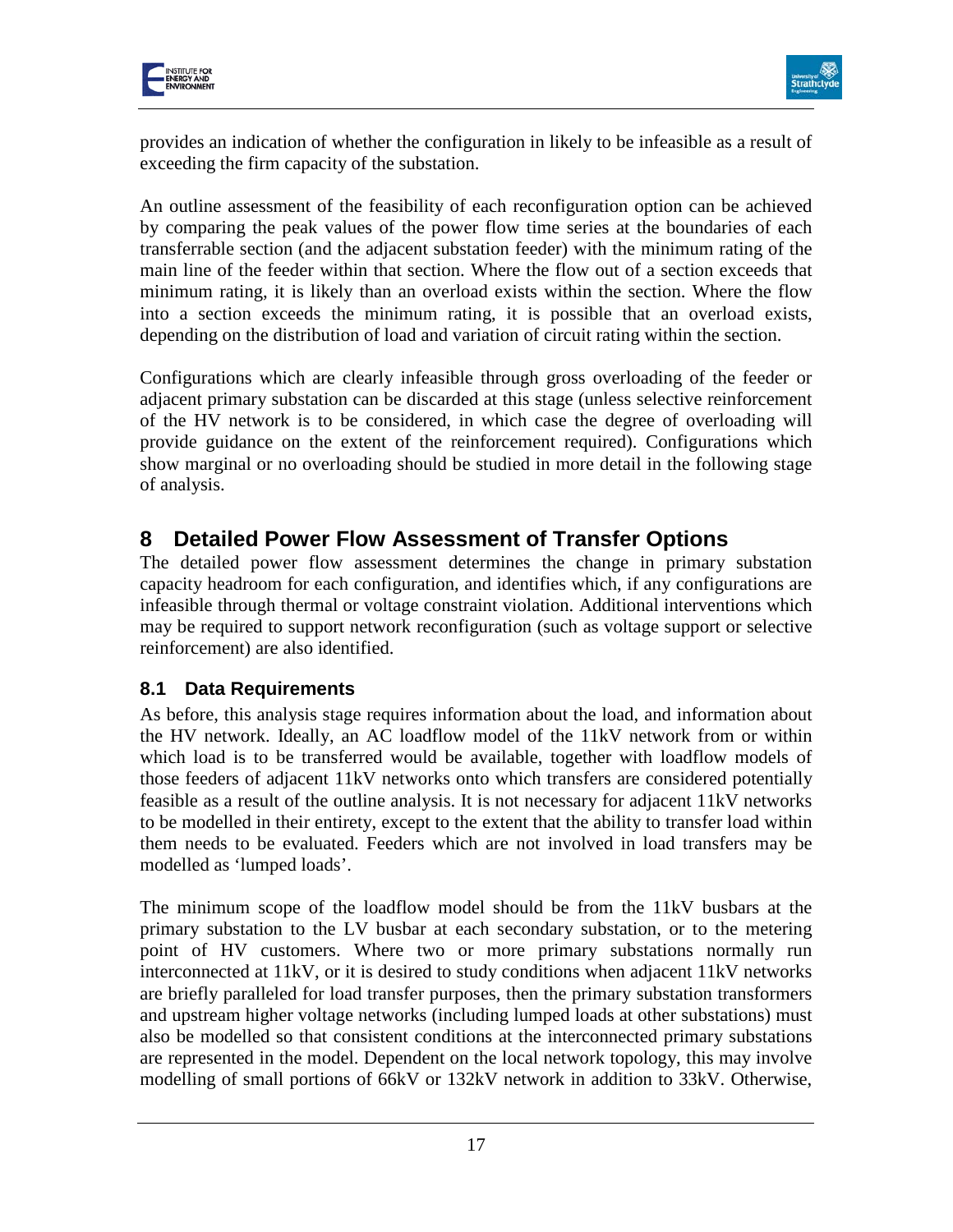



the 11kV networks may be modelled independently, with a separate slack bus for each maintaining primary busbar voltage to a suitable nominal value.

For reliability estimation, existing and proposed protection devices and remote controlled switches should be included in the model, together with estimaes of their switching time.

Where an AC loadflow model is not available, assessment can proceed using lower fidelity models, such as a DC loadflow model. However, the ability to assess the impact of electrical constraints such as circuit thermal capacity or voltage limits will be reduced or eliminated.

Load data should be extracted from the time series defined in section 6.2 for the following times, as determined by the outline analysis described in section 7:

- The times of peak load at the primary substation from which load is to be transferred, in the normal configuration and following each reconfiguration to be studied.
- The times of peak load on the HV feeder from which load is to be transferred, in the normal configuration and following each reconfiguration to be studied.
- The times of peak load at the primary substations to which load is to be transferred, in the normal configuration and following each reconfiguration to be studied
- The times of peak load on the HV feeder to which load is to be transferred, in the normal configuration and following each reconfiguration to be studied.

The following load data is required:

- For each secondary substation or HV customer which is explicitly represented in the loadflow model, the measured or allocated real and reactive load.
- For each feeder which is modelled as a 'lumped load' in the loadflow model, the real and reactive power flow on that feeder measured at the primary substation.
- For each primary and higher-voltage substation represented as a 'lumped load' in the loadflow model, the real and reactive load at each of the times listed above. If this data is not readily available, the annual peak load (or an estimate) for the relevant year may be extracted from the Long Term Development Statement and used as a 'worst case' value.

In addition, for the reliability analysis described in section 8.4, the following data will be required:

- The number of customers supplied from each secondary substation or HV connection represented in the loadflow model.
- The length of each HV branch in the loadflow model, and its type (i.e. cable or overhead line).
- An estimate of the average reliability (in faults/km/year) and time for fault repair for overhead lines and cables. These should be based on recent statistics for the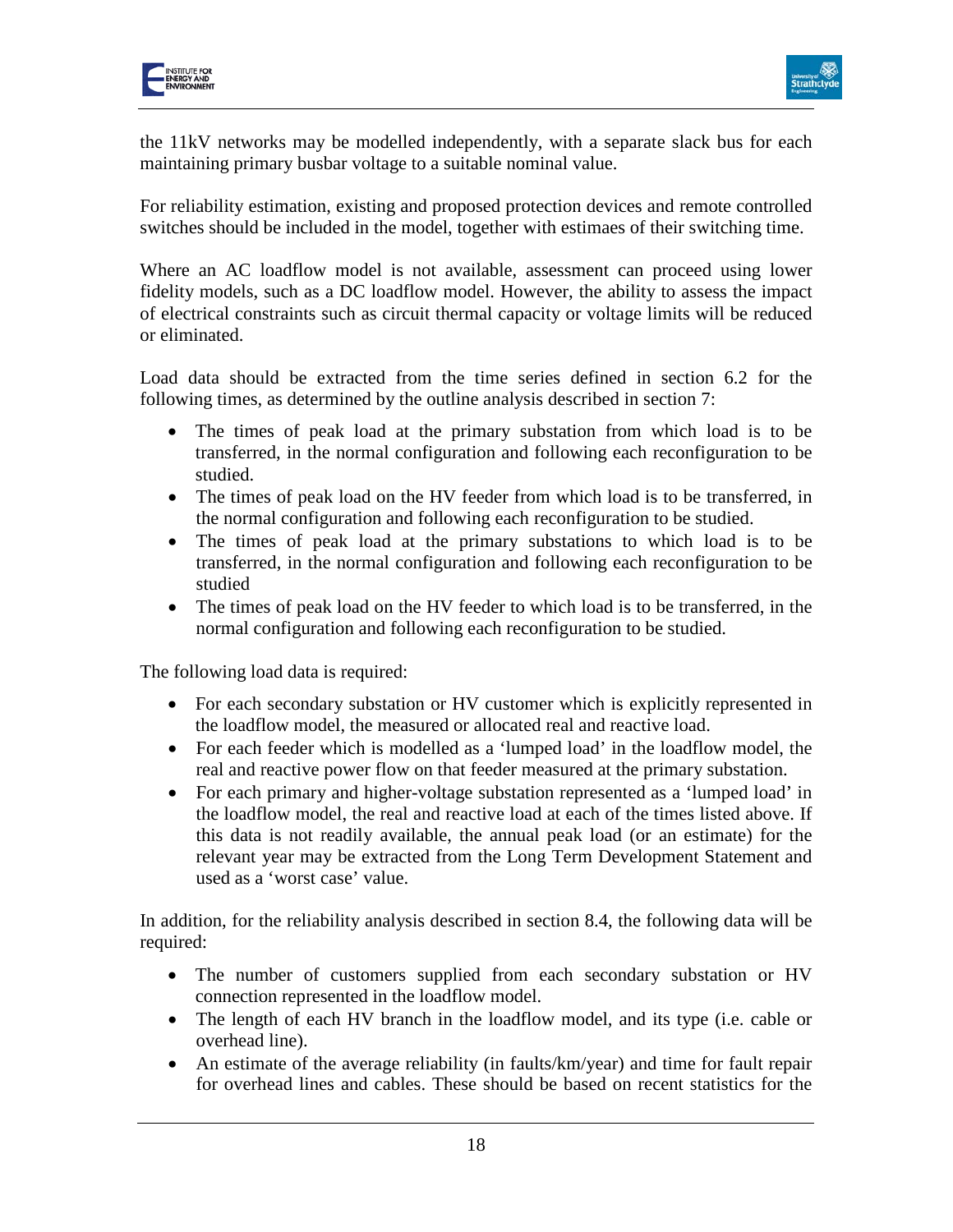

DNO, averaged over a sufficient number of years to attenuate the effects of specific adverse weather events.

• An estimate of the switching time for each protective and remote-controlled switch included in the model. Where locally-operated switches are included in the model, estimated switching times may also be used. However, since these switches are unlikely to be operated as part of the load transfer scheme, their inclusion is not strictly required.

#### <span id="page-19-0"></span>**8.2 Power Flow Analysis of Load Transfers**

Given that a significant number of combinations of network configuration and load measurement time are likely to need to be studied, it is strongly recommended that the analysis process should be scripted within the power system analysis software used.

Initially, power flow studies should be carried out for the 'base case' configuration at the times of peak load at each primary substation involved. For each such time, the relevant measured or allocated secondary substation and HV connection load values are extracted from the time series defined in section 6.2 and are applied to the power system model. The power flow solution is then obtained, and the following metrics tabulated for each configuration and measurement instant:

- The load at each primary substation
- The number and severity of thermal constraint violations
- The number and severity of voltage constraint violations

The peak substation loads will be used to determine the change in capacity headroom provided by each possible reconfiguration. Constraint violations observed at this stage may be an indication of deficiencies in the network or load models. These should be investigated to determine whether refinement of either model is required.

For each reconfiguration option found to be feasible or marginally infeasible by the outline assessment, the network model should be configured as required by opening and closing switches (where the software permits this representation) or placing branches in and out of service. Studies should be carried out for the following measurement instants, as determined during the outline assessment:

- The times of peak load at the primary substation from which load is to be transferred, in the base case and following reconfiguration.
- The times of peak load on the HV feeder from which load is to be transferred, in the base case and following reconfiguration.
- The times of peak load at the primary substations to which load is to be transferred, in the base case and following reconfiguration.
- The times of peak load on the HV feeder to which load is to be transferred, in the base case and following reconfiguration.

It will be appreciated that some of these cases may involve the same measurement instant, and that the number of studies required is thereby reduced. For each such instant,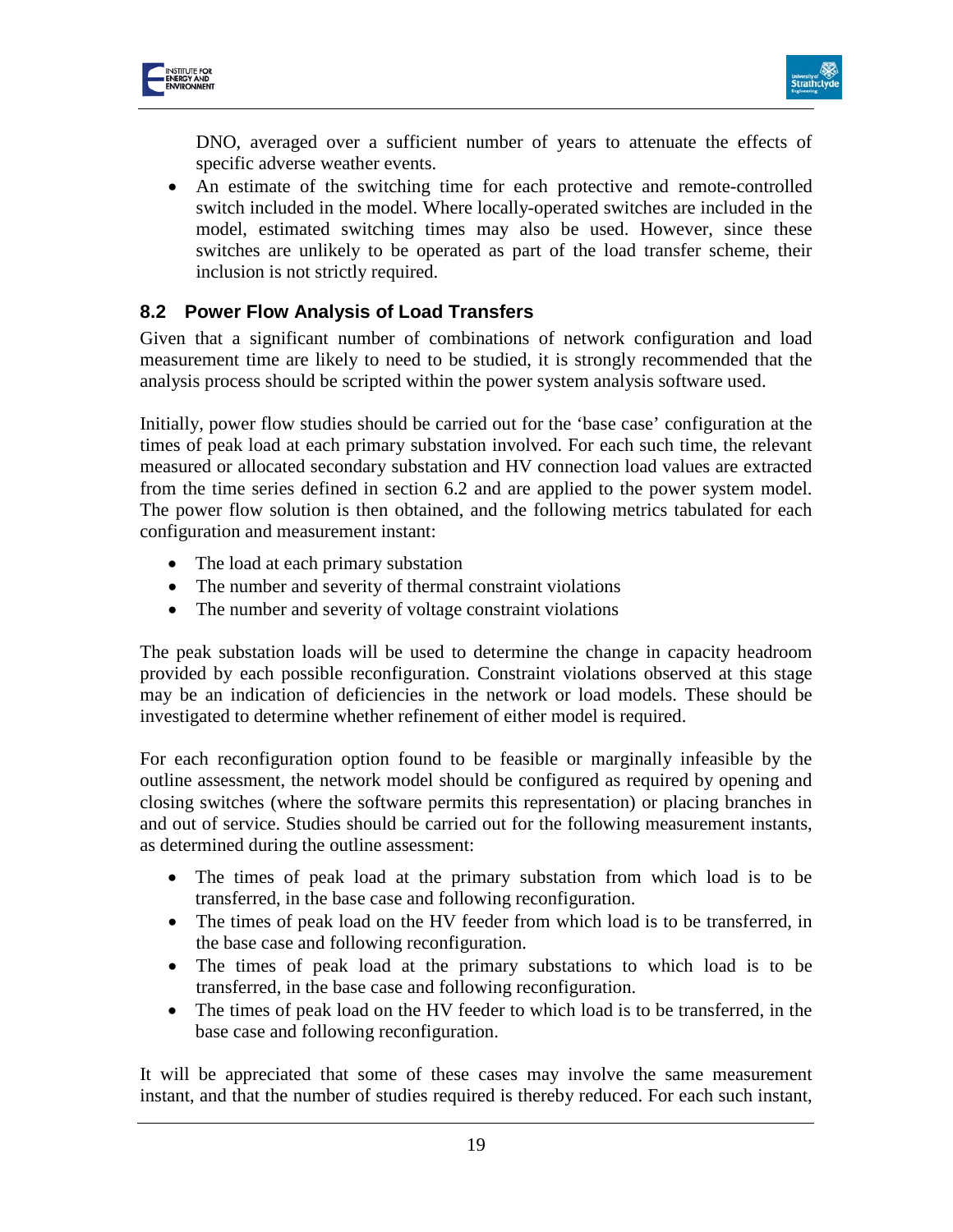



the relevant measured or allocated secondary substation and HV connection load values are extracted from the time series defined in section [7.1](#page-13-1) and are applied to the power system model. The power flow solution is then obtained, and the following metrics tabulated for each configuration and measurement instant:

- The load at each primary substation
- The load on each primary substation feeder
- The number and severity of thermal constraint violations
- The number and severity of voltage violations.

Violation of constraints is increasingly likely as the length of HV feeder transferred grows, and will define a maximum extent of transfer for each feeder, beyond which reconfiguration is infeasible. Voltage violations may be reduced or eliminated by installation of voltage regulators, as discussed in [[3](#page-38-2)], and it may be possible to identify small-scale reinforcements to cost-effectively eliminate thermal violations. The effect of such mitigations in permitting larger transfers should be verified by modification of the model and repetition of the loadflow analysis.

For each reconfiguration option which is found to be feasible (or capable of being made feasible through additional interventions), the maximum load over all of the measurement instants analysed is recorded. The change in capacity headroom at the primary substation is then calculated:

$$
\Delta HR = \frac{S_{\text{max},base} - S_{\text{max},reconfig}}{S_{\text{firm}}}
$$
 (20)

where *S*max*,base* is the peak load in the base case, *S*max*,reconfig* is the maximum load following reconfiguration, and  $S_{\text{firm}}$  is the firm capacity of the primary substation. These values can be added to the table of load transfer steps in [Table 1.](#page-15-0) The contribution of each transferrable section of network to the change in capacity headroom can then be found by comparing the values for adjacent entries in the table, as shown in [Figure 8.](#page-21-1)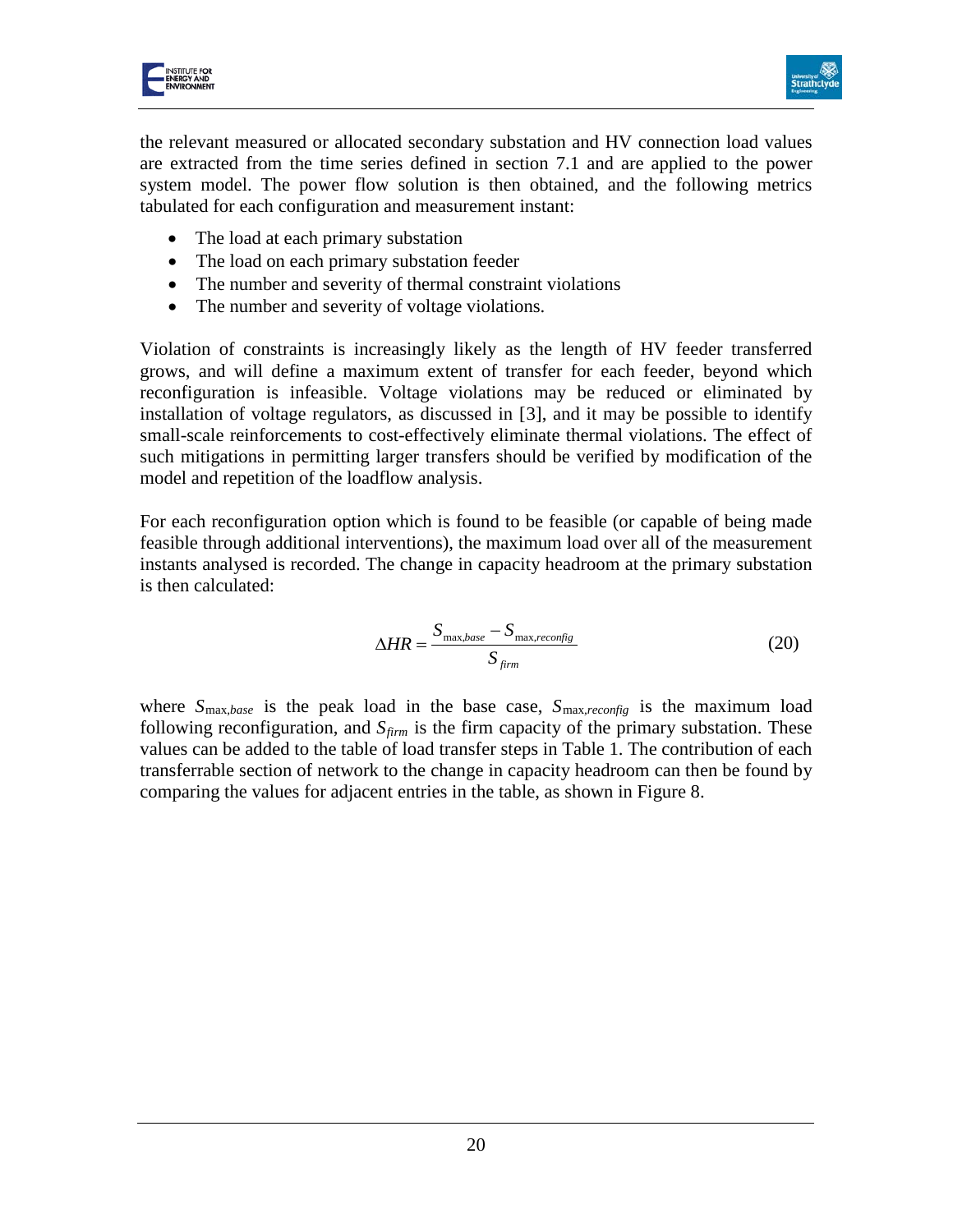





| <b>Stage</b> | Open Point     | Transfer          | Headroom | <b>Total Change</b> | <b>Stage Change</b> |
|--------------|----------------|-------------------|----------|---------------------|---------------------|
|              | R <sub>5</sub> | (base case)       | 10%      |                     |                     |
|              | R <sub>4</sub> | T1                | 11.2%    | 1.2%                | 1.2%                |
|              | R <sub>3</sub> | T <sub>1.T2</sub> | 12.0%    | 2.0%                | 0.8%                |
|              | R <sub>2</sub> | T1, T2, T3        | 14.0%    | 4.0%                | 2.0%                |
|              | R1             | T1, T2, T3, T4    | 15.0%    | 5.0%                | $1.0\%$             |

#### **Figure 8: Contribution of transferrable sections to capacity headroom**

<span id="page-21-1"></span>At this stage, reconfiguration options which give rise to voltage or power flow violations which cannot be remedied should be considered infeasible and removed from further consideration.

## <span id="page-21-0"></span>**8.3 Switching Studies**

Reconfiguring the distribution network to achieve the load transfers which have been studied must not involve the interruption of supply to customers. It will thus be necessary to close the existing open point (thereby briefly placing the two primary substations in parallel) before opening a second switch to complete the load transfer. Similarly, to return to a 'normal' configuration when additional capacity headroom is no longer required (or following an unplanned outage with network capacity implications), the new open point must be closed before the normally open switch is reopened.

Under most circumstances, a voltage difference will exist across the open point in the feeder. Where position of the open point or the division of load on the feeder is moved towards one of the substations, this difference will increase, because that part of the circuit is more heavily loaded than normal and thus experiences a larger voltage drop. Thus, it is likely that when a large load transfer is in place (providing a large increase in capacity headroom at one of the primary substations involved), a significant voltage difference may exist across the open point. If large enough, the current flows associated with closing the switch onto this voltage difference could result in unwanted protection operation and loss of supply to customers. Furthermore, during the brief period of parallel operation of the two primary substations during the load transfer, unwanted current flows through the HV network could take place, again with the risk of protection operation.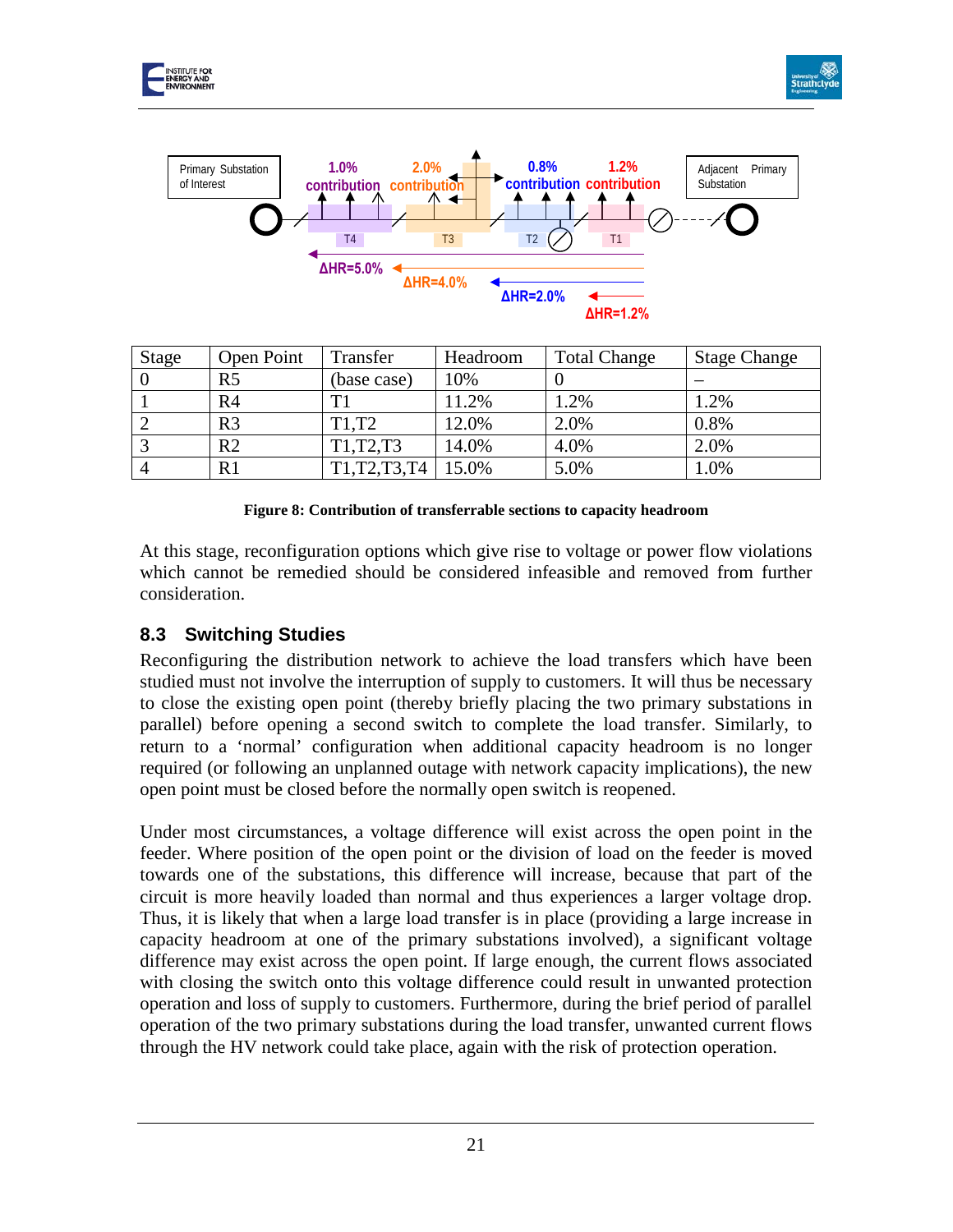



These unwanted effects can be mitigated through measures such as timing planned load transfer implementation and removal for times of lower load (when the voltage drop along the heavily loaded end of the feeder will be smaller) or by adjusting the voltage at the two primary substations by tapping their primary transformer(s) up or down. The need for, and effectiveness of, these measures should be investigated. It should be noted that inline voltage regulators normally have to be placed in their neutral tap position prior to network reconfiguration to prevent damage from switching transients. A voltage regulator cannot therefore be used to reduce a voltage difference in order to close an open point.

These studies can be undertaken using the loadflow model used for the analysis described in section [8.](#page-17-0) It is recommended that loads are applied corresponding to the time of peak load at the primary substation from which load is to be transferred, and any voltage regulators set at their neutral tap position. Open points should be configured in turn for each network reconfiguration option along each feeder, and the voltage difference across them tabulated, together with the side of the open point which has the higher voltage. Configurations causing concern in terms of the observed voltage difference should be highlighted for further study as described below.

Where any observed voltage difference gives rise to concern, tapping of the primary transformers at the substations involved should be evaluated. A 3% or 6% reduction at the primary substation on the higher-voltage side of the open point is likely to be most straightforward to apply, and should be simulated for configurations of concern by either reducing the target voltage for the relevant primary transformers (where they are explicitly modelled) or the voltage of the swing bus at the primary busbar.

For planned changes of configuration, adjustment of the primary busbar voltage (affecting all customers supplied from it) can be avoided by switching at times of lower load when voltage differences across open points are smaller. Although this strategy could be examined by applying actual loads from across the year to the model, simply scaling the peak load is likely to give an adequate indication of the level of load which permits switching. For each open point causing concern, the voltage difference should be evaluated while uniformly scaling down the overall system load in steps of 5% to the minimum load shown on the load duration curve mentioned in section 4, and the point at which the voltage becomes acceptable noted. The corresponding level of load can be compared against the load duration curve to determine the overall period in which reconfiguration will be permissible, and against daily load curves to determine times of day when switching should be planned to take place.

## <span id="page-22-0"></span>**8.4 Reliability Assessment**

It is likely that network reconfiguration to provide additional capacity headroom will lead to some customers being supplied via a longer HV feeder than at present. This could lead to those customers experiencing more interruptions as a result of faults on the upstream part of the feeder, as shown in [Figure 9.](#page-23-0)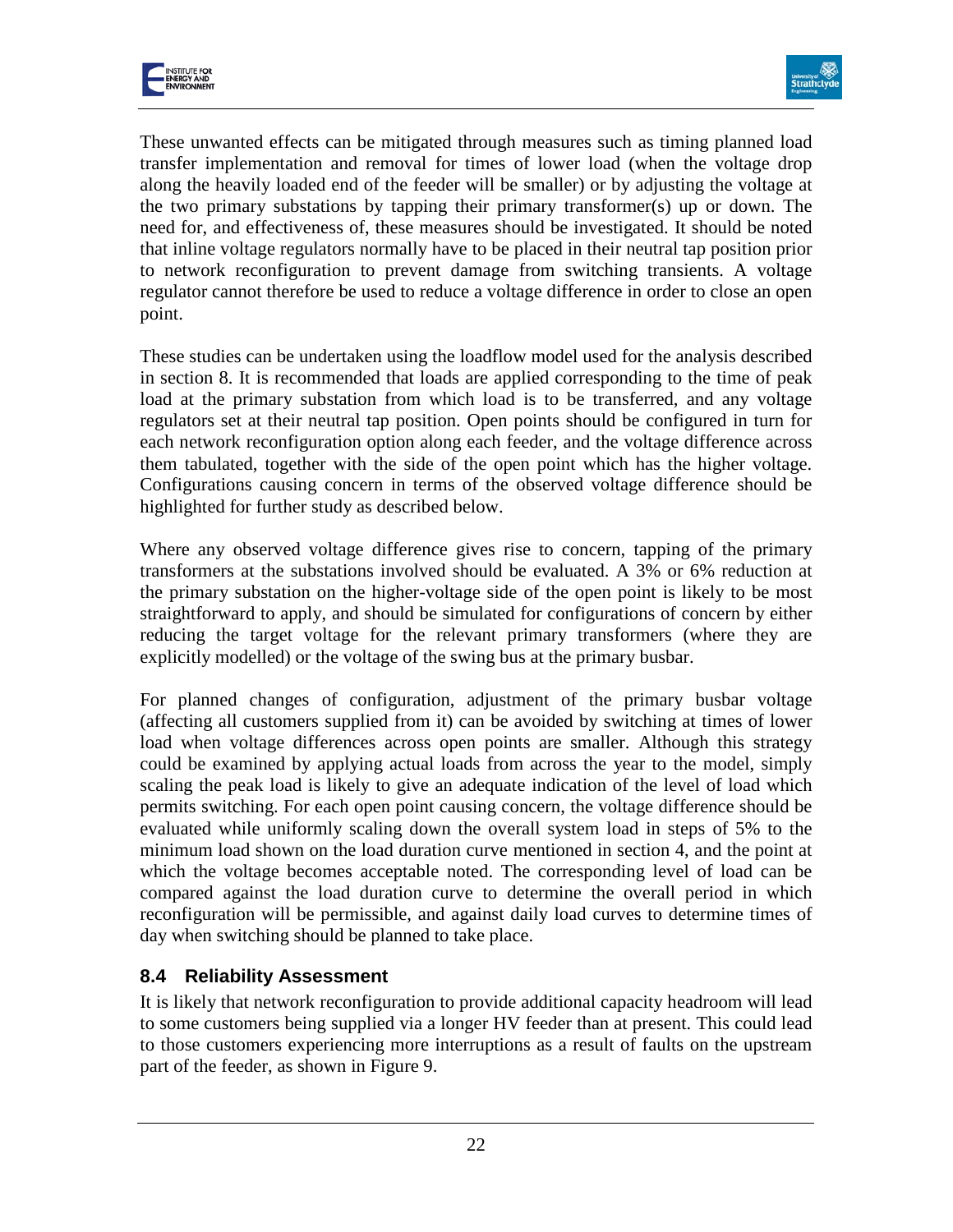

**Figure 9: Reconfiguration which may cause change in reliability statistics**

<span id="page-23-0"></span>In the normal configuration, customers at secondary substation X would experience interruptions as a result of faults in the 2km cable section and the 3km overhead line. Faults in the 4km overhead line would be cleared by the downstream auto-recloser without interrupting customers at X. Following a fault in the cable section these customers could be restored rapidly via A, whereas for a fault in the 3km overhead line section, manual switching or repair would be necessary. If the open point is moved from A to B, these customers are now exposed to interruptions in 1km of cable and 10.5km of overhead line. In the absence of specific understanding about local fault rates, it appears that these customers would experience more interruptions. It will be noted, however, that faults requiring local action to restore these customers are still linked to the 3km overhead line section: the additional interruptions can be restored via B, and are likely to be classified as 'short interruptions'.

To assess the effect on reliability of the various reconfiguration options, it is recommended that power system analysis tool with the capability to calculate reliability metrics should be used. In order to accurately quantify the expected reliability metrics, it would be necessary to use a detailed model of the power system including all protective devices such as sectionalisers and spur fuses, as well as representations of manuallyoperated switches, including estimates of the time required to operate them. It is unlikely that such a model will be readily available (although if one is available, it should be used).

An estimate of the likely *change* in reliability statistics can however be obtained using a simplified model based on that used for the loadflow studies described in section [8.](#page-17-0) To this should be added estimates of the average reliability (faults per section per year) and repair time for each cable and overhead line section. These values may be calculated from the length of each section and the average reliability (faults/km/year) for that circuit type.

Such a simplified model will tend to overestimate the number of customer interruptions and average customer minutes lost for the network, since faults on spurs will appear to affect customers supplied from the main line of the feeder, and some opportunities to restore customers by manual switching are not modelled. However, by first using the model to calculate reliability statistics for the base case, the general effect of each reconfiguration on reliability can be assessed by comparing the metrics produced for it by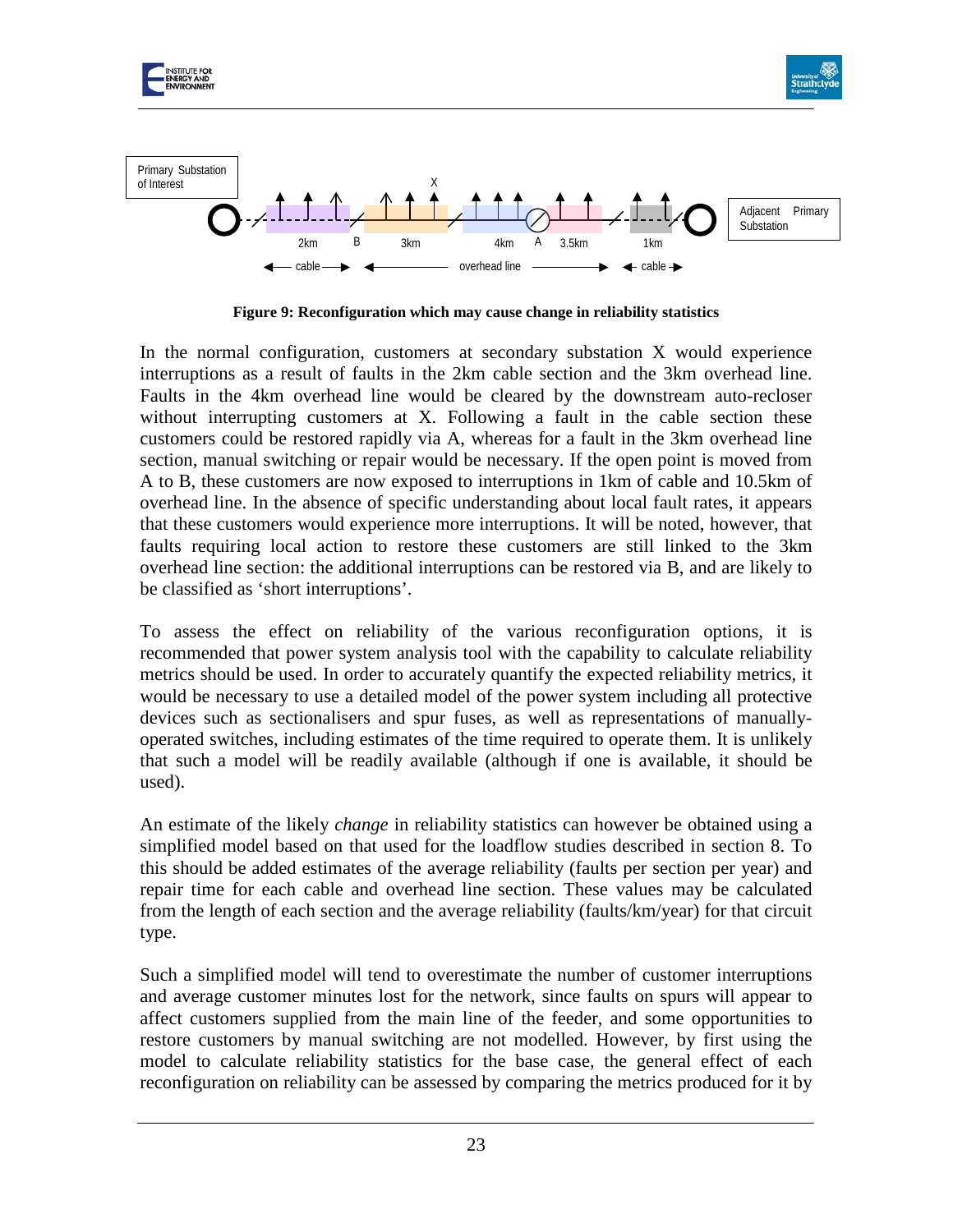



this model with those produced for the base case. At this stage, reconfiguration options with significant adverse consequences for reliability (such as supply of cable-connected customers close to a primary substation via overhead line from a remote primary) may be discarded.

# <span id="page-24-0"></span>**9 Selection of Options for Development**

Having conducted the analysis process outlined above, a number of the identified network reconfiguration options are likely to have been discarded, either because of technical infeasibility or adverse effects on reliability.

It is now necessary to identify a subset (which may be the whole set) of the remaining options for further development and implementation. At this stage, engagement with stakeholders from across the DNO, including network operators, planners and those with responsibility for protection and network automation, is important to adequately capture the various interests involved. For each sequence of load transfers along a feeder (as represented by a table similar to that in [Figure 8\)](#page-21-1), consideration should be given to whether that feeder should be considered for load transfer, and if so, the extent of the transfer as represented by the number of rows of the table to be implemented.

Factors which should be taken into account in selecting options for development would include:

- The effectiveness of the option in providing additional headroom
- The effect on adjacent primary substations
- The expected cost and implementation time
- The need for additional supporting interventions (such as voltage regulators or protection changes) to permit the option – these will affect the cost and time required.

Additionally, the optimal temporal pattern of transfers should be identified, which should consider both the loading patterns of the primary substations and the expected number of switching operations per year, which will affect switchgear maintenance requirements. A coarser switching pattern (e.g. switching weekly rather than daily) might improve expected maintenance costs at the expense of slightly sub-optimal capacity headroom at the primary substations involved. The period of time over which the additional headroom is needed, and the expected change in primary substation load may also influence this decision – the increase in maintenance cost required may be acceptable to provide headroom over a short period until other interventions can provide additional capacity or reduce load in the long term.

Consideration should also be given at this stage to adding more detailed permanent monitoring to the HV feeders involved. This would provide improved quantification and understanding of network behaviour during load transfer, and will improve quality and reduce risk in the initial design and subsequent review of the Flexible Network Control scheme which is implemented. This could ultimately be expected to lead to better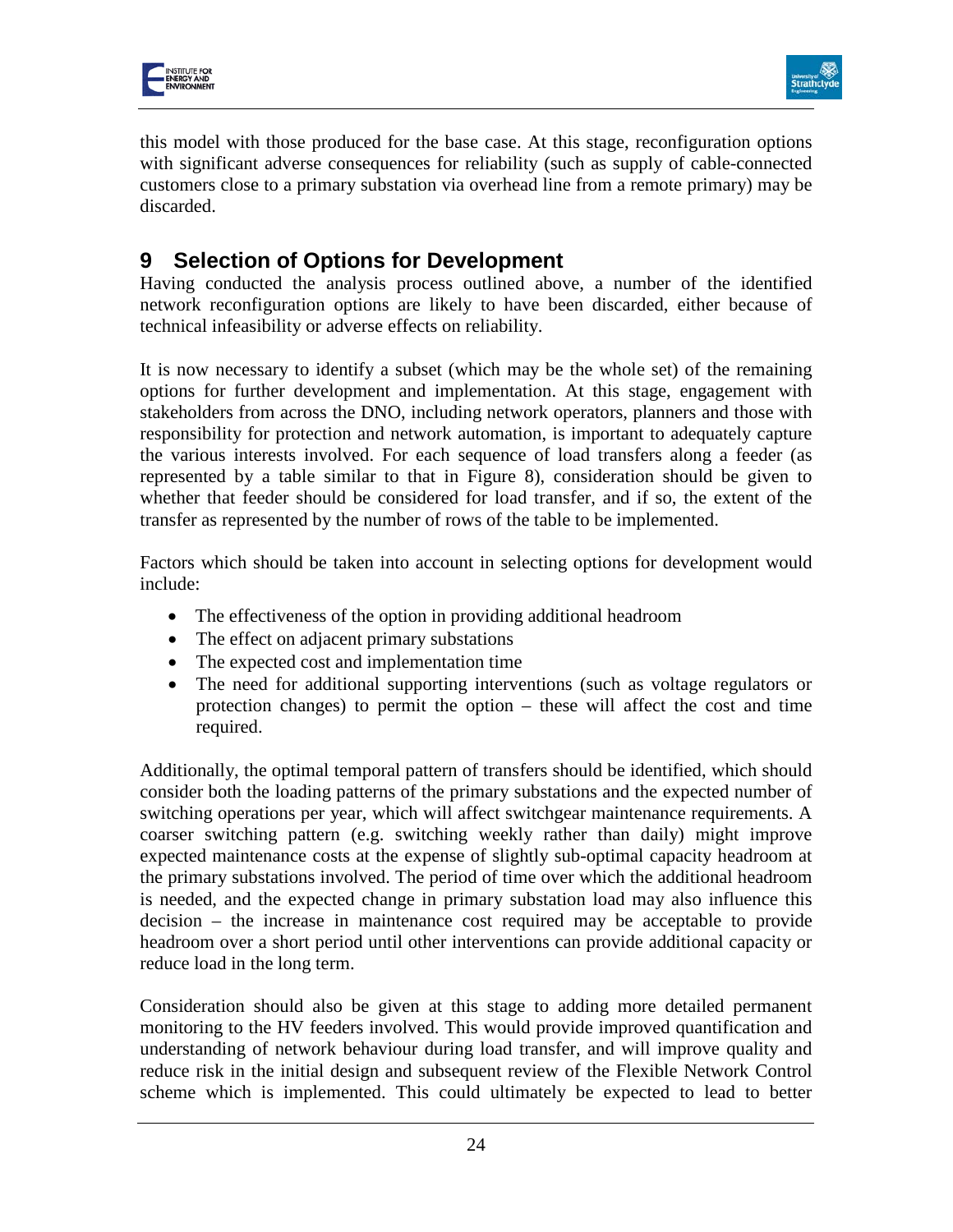



exploitation of available capacity headroom, since margins of uncertainty in network behaviour would be able to be reduced. In the long term, this need will be largely or completely met by next-generation telecontrol equipment. However, where temporary monitoring has been installed to support Flexible Network Control scheme development (as discussed in section 3.1), consideration may be given to leaving it in place for a limited period to monitor initial scheme performance.

# <span id="page-25-0"></span>**10 Application Guide**

This section discusses methods by which the network reconfiguration options can be put into practice in the form of a Flexible Network Control scheme. Although one particular method involving, at least initially, Control Engineer led implementation has been selected for use by the Flexible Networks project, this application guide also attempts to provide information and guidance on other approaches which could be adopted.

## <span id="page-25-1"></span>**10.1 Selection of Implementation Approach**

In principle, a Flexible Network Control scheme of the sort described here could be implemented either through network automation, or by Control Room intervention. In the first case, algorithms would detect the conditions requiring load transfer, select the load transfer to be applied, initiate switching actions to make the transfer, and reverse the process when network conditions are such that the normal network configuration can be resumed. In a Control Room led approach, these decisions are taken and implemented by Control Engineers in accordance with documented policies and procedures and with some degree of automated support, which may be in the form of Distribution Management System alarms, or pre-defined or pre-configured sequences of switching actions.

Where the number of expected switching actions is low, and where a degree of judgement and experience is required, application and removal of such load transfers by Control Engineer action, supported by automation is recommended as preferable. This situation is likely to arise in particular for seasonal transfers in which it is important to minimise switch operations for maintenance reasons. The point at which the network configuration is returned to normal should be carefully considered so that a reapplication of the transfer will not be required if the load rises unexpectedly.

Where switching is likely to take place frequently, for example in a daily transfer scheme, initiation of reconfiguration by network automation is likely to be preferable in order to avoid placing a significant new workload onto the Control Engineers responsible for the network. However, it will still be necessary to carefully consider the thresholds and deadbands used to configure the scheme in order that the network is not repeatedly switched as the load fluctuates over a short period.

Even if the reconfiguration process is largely or fully automated, it is still important that the Distribution Management System provides complete information about the configuration of the network and the state of the automation scheme. This will enable the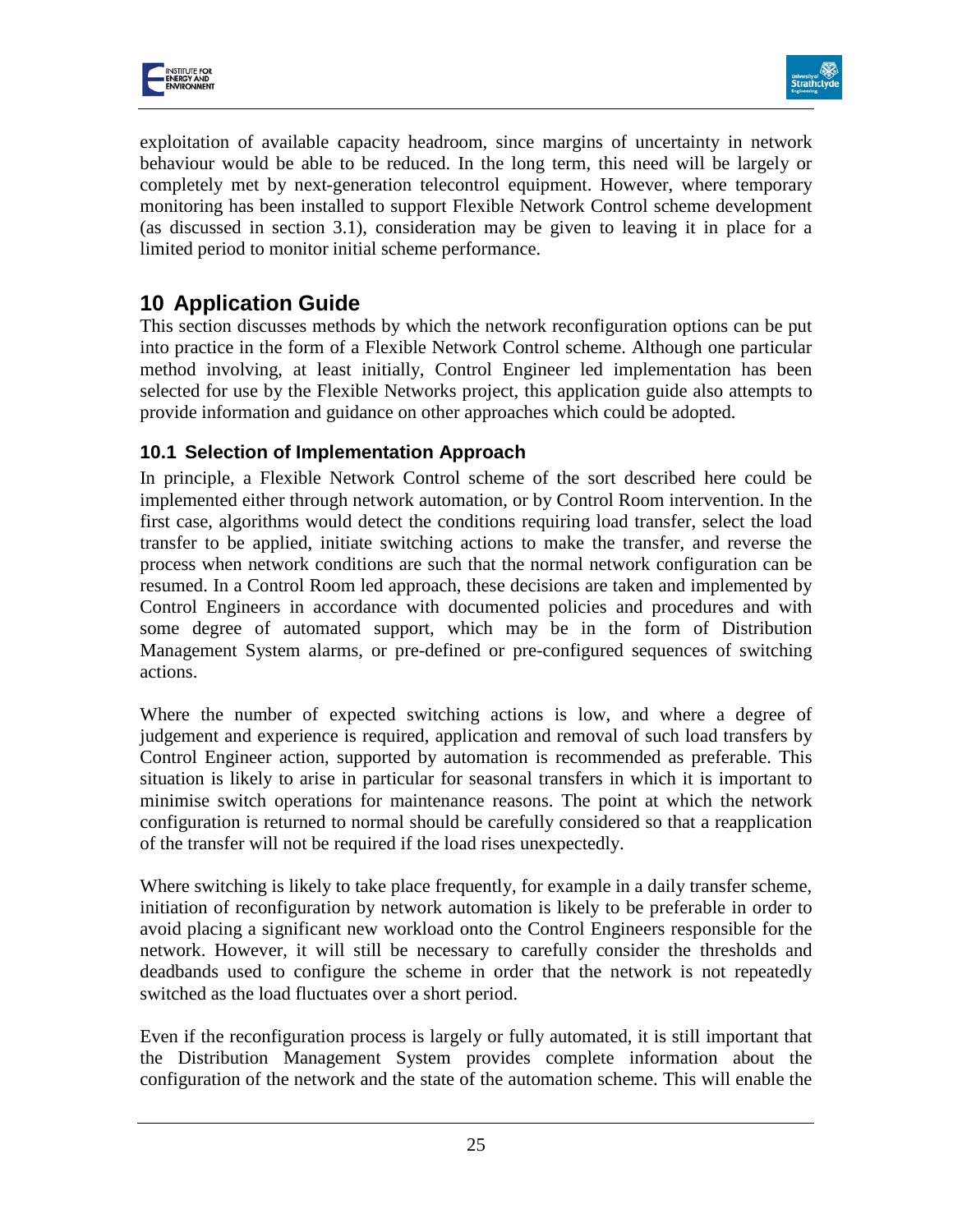



Control Engineer to understand the current state of the network, and its expected response to changes in load, or unexpected events such as fault outages.

A further consideration is whether the implementation should be pro-active or reactive. Consider the HV network shown in Figure 10:



**Figure 10: Example reconfiguration case**

In the situation shown, the firm capacity at substation A has been exceeded: the total load is 20.5MVA, while the firm capacity is 20MVA. A pro-active reconfiguration scheme would therefore immediately transfer load onto substation B by moving the open point from switch Z to switch Y or switch X. The resulting network configuration would be able to tolerate loss of a transformer at A without exceeding the rated capacity of the remaining transformer.

It can be noted, though, that under intact system conditions, no item of plant is overloaded. Transformer faults are rare, and even following such a fault, the remaining transformer would probably be able to tolerate the modest overload for a period under a dynamic thermal rating regime. In the case of an upstream EHV feeder fault, this period could include waiting for the outcome of an auto-reclose attempt. A reactive reconfiguration scheme would therefore prepare the same switching plan as the proactive scheme, but would not implement it until an indication of a loss of one transformer was received, and that this loss was permanent. This approach requires that the remaining transformer and any upstream EHV feeder can be given short-term ratings sufficient to supply the complete substation load for the time needed for post-fault switching.

A reactive scheme reduces some of the costs of a pro-active scheme, including switch maintenance and the costs resulting from operation in a sub-optimal configuration for reliability indices. These costs are only incurred in the event of an actual loss of infeed capacity to the substation. Conversely, a reactive scheme would probably have to be automatically initiated so that post-fault actions are taken rapidly. It would need to be closely integrated to the Distribution Management System, so that the initiating conditions can be reliably identified, and to ensure that the Control Engineer's is kept aware of the scheme's intended response to a fault.

## <span id="page-26-0"></span>**10.2 Control Engineer Led Schemes**

A Control Engineer led scheme would largely be implemented through the establishment of appropriate Control Room policies and procedures. These policies would be supported by limited Distribution Management System facilities aimed at identifying a potential requirement for action, and carrying out the required sequences of switching actions.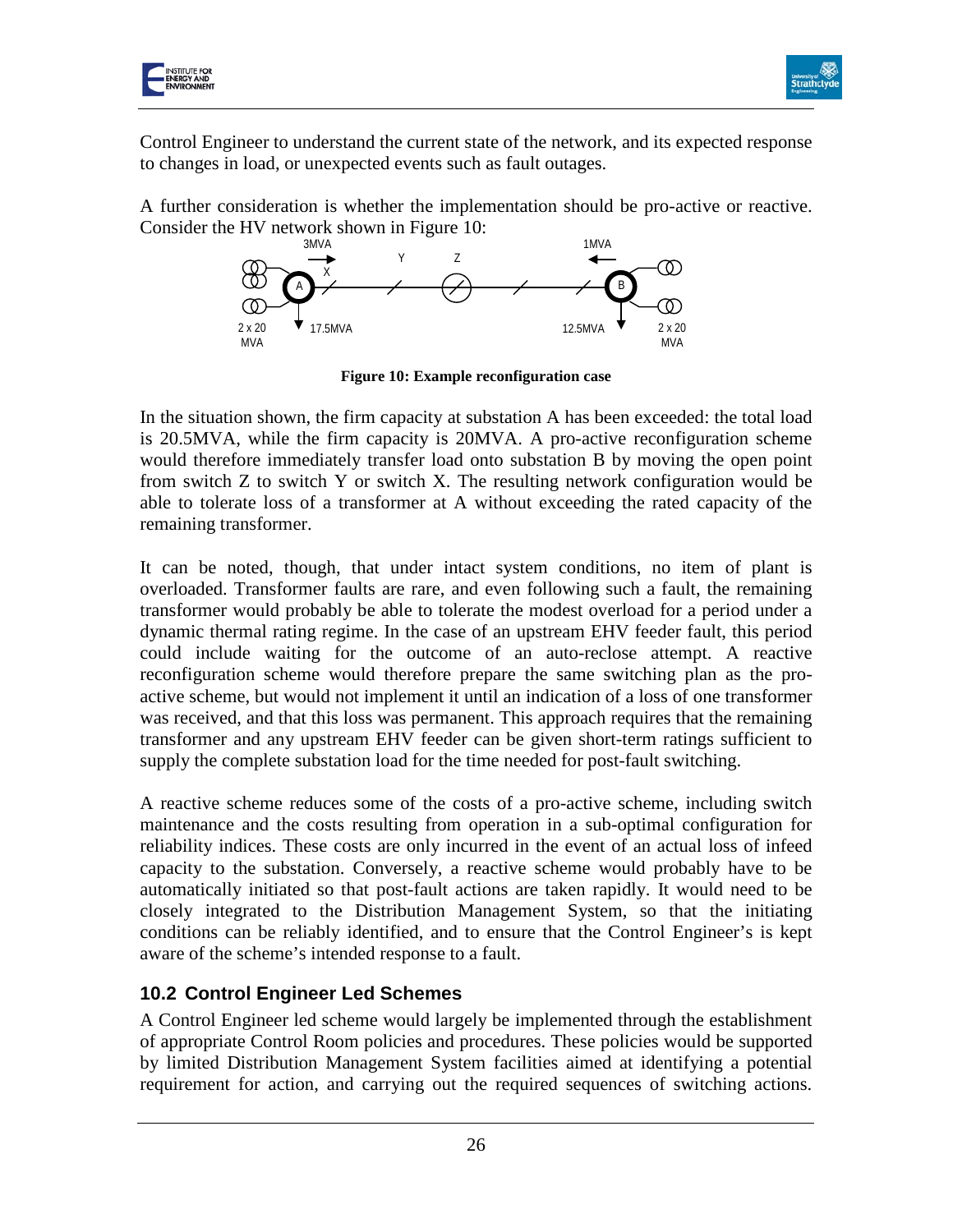



Depending on the arrangements in force in any particular DNO, it may be desirable to produce an outline policy governing the general implementation of Flexible Network Control schemes, together with individual policies which provide supporting detail for each individual scheme. Alternatively, stand-alone policies for each scheme may be preferred.

# <span id="page-27-0"></span>**10.2.1 Requirements for Policy**

It is suggested that scheme policies should be determined in advance, but that these should be periodically revised – for example annually, ahead of the peak load season – to reflect forecast network conditions which will affect the amount and duration of load transfer likely to be required. This is discussed in more detail below.

The policies should specify the conditions under which the load transfer will be initiated. This may be strictly time-based, in that the transfer is implemented on a fixed date, or may be load-based, so that it is implemented when the measured load passes a specified value. Conditions for removal of the load transfer should also be set out. Again, these may be purely time-based, or may be triggered by specific load conditions, as discussed in more detail below. The policy may allow the load transfer to be temporarily removed for a period (such as the Christmas holiday), and then re-imposed in response to a triggering event. In general, the policy should specify a single transfer for each feeder which will provide sufficient capacity headroom until removed, rather than incremental transfers along a feeder over time. This will minimise Control Engineer workload and switch maintenance requirements. Incremental transfers involving *different* feeders could still be planned.

The policy should specify the actions to be taken in order to impose or remove the load transfer once the initiating conditions have been detected. Typically this would include checking that:

- All required control facilities are available
- No outages, maintenance activity or other restrictions prevent the load transfer
- The voltage difference across the open point to be closed is not unacceptably high. Where an in-line voltage regulator is providing voltage support, it may be necessary to use a 'ready reckoner' or load flow model to estimate the open point voltage at neutral tap. This is preferable to disturbing customers by tapping to neutral to check the voltage.

Where the transfer is prevented by a large open point voltage difference, the policy should specify actions to reduce this difference to an acceptable level. This may involve adjusting primary transformer AVR set points, or re-scheduling the load transfer for a time when load is lower. The policy should provide guidance on the required level of load with reference to the currently observed load and voltage difference. Recent daily load profiles should then be consulted to determine a suitable switching time.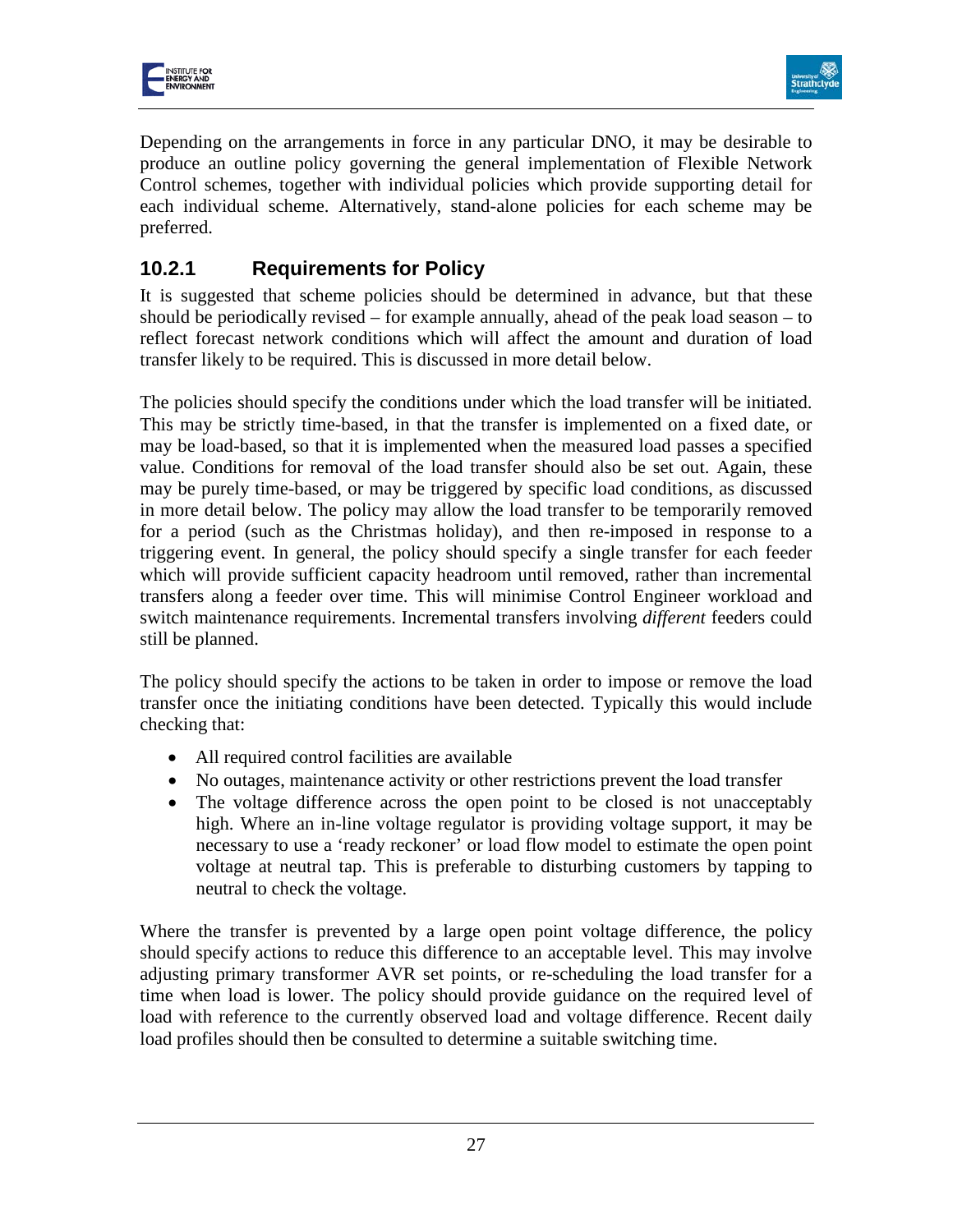

The policy should give the specific sequence of actions to be undertaken in order to parallel the two primary substations involved in the transfer. This should include the checking and adjustment of primary transformer AVR settings; taking manual control of any in-line voltage regulator, tapping to neutral and verification; any required adjustment to protection settings for parallel operation; and finally closing the paralleling switch. These actions may be made individually by the Control Engineer, or some or all of them may be automated by the DMS. The successful making of the parallel should be verified, and fallback actions specified by the policy in case of failure.

Once the parallel has successfully been made, the two primary substations should be separated, and the HV networks configured for operation in the new state. This will involve opening the required switch to effect the load transfer, and verifying its operation; checking that circuit flows are as expected and that no immediate overloads exist; any required adjustment to protection settings for radial operation with the new open point; re-enabling automatic control of any in-line voltage regulator; adjustment, if required, of primary transformer AVR settings; and finally checking that network currents and voltages are acceptable. These steps may be performed individually, or automated to varying degrees by the DMS. As before, the policy should specify fallback actions in the case of failure.

Operation under unusual network conditions, such as planned or unplanned outages is likely to fall within the scope of existing operational policies. The policy should state which conditions fall into this category. Where these conditions are relatively short-lived, then it is unlikely that adding extra complexity to 'Flexible Network Control' policies will be justified by improved operation of the network. For longer-lived situations – such as a failure of a transformer at a headroom-constrained primary substation such that replacement is needed – it is likely that case-specific planning will be needed. A correctly prepared 'Flexible Network Control' policy may, however, provide valuable support.

The policy should also state what actions should be taken in the event that such unusual conditions arise when the scheme is in operation and transfers have been made. This may include a return to normal network configuration, or a reduction in the extent of one or more transfers, potentially followed by additional transfers to provide additional capacity headroom at the substation of interest.

# <span id="page-28-0"></span>**10.2.2 Policy and Scheme Definition and Maintenance**

It is recommended that the policies which implement the Flexible Network Control scheme should be reviewed, and if necessary revised, annually. The review should be based on an assessment of historic scheme performance, and on a forecast of load for the relevant substations for the coming year. The results of the assessment exercise discussed in sections 2 to 9 should be reviewed with respect to any changes in network capability (e.g. new remote-controlled switchgear) or load behaviour. The initial definition of these policies should be based on a similar review of historic and forecast load behaviour. This process of policy definition and maintenance should itself be formalised as a policy.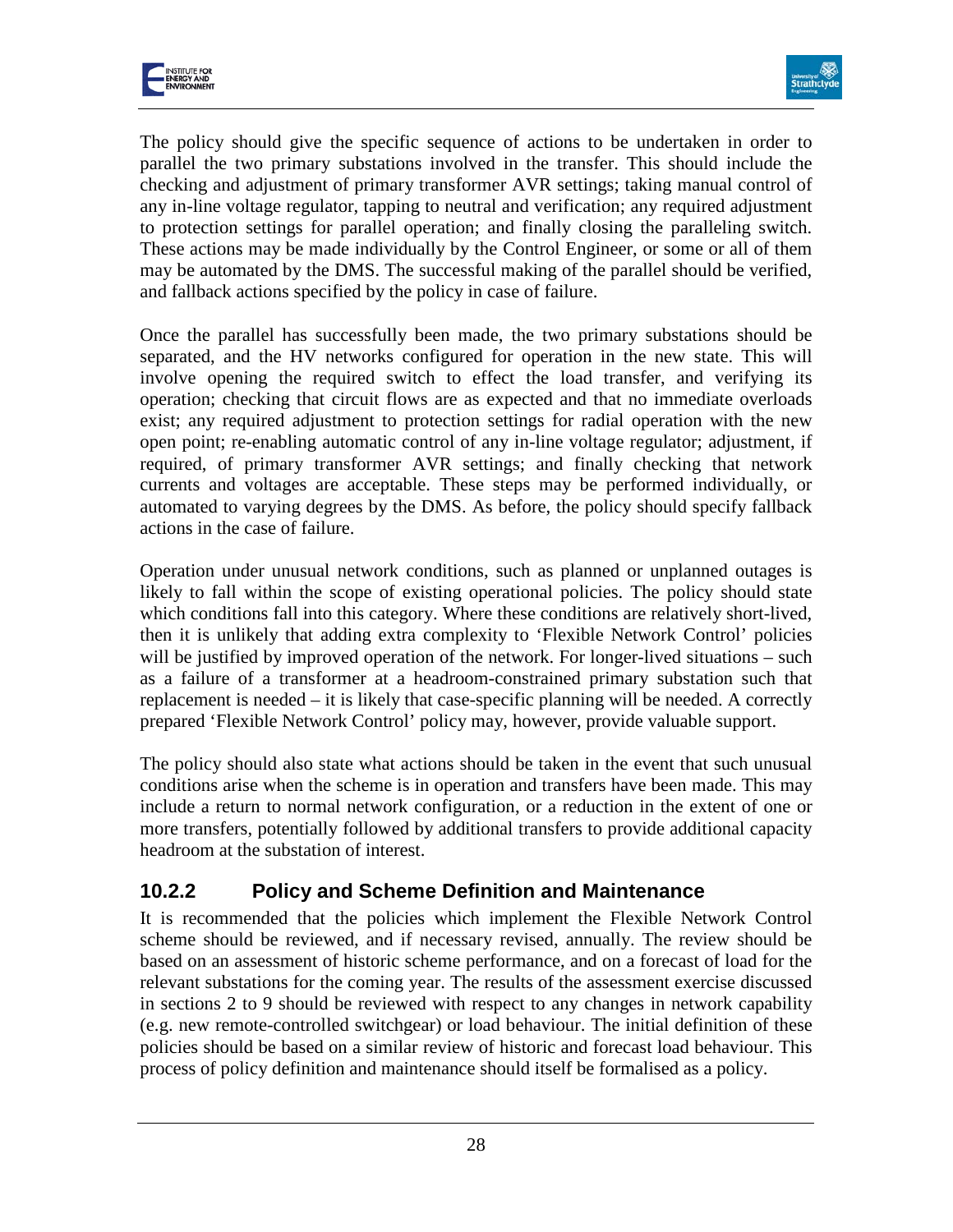



Factors which should be considered and defined within the scheme policy should include:

- The feeders which are to be subject to load transfer
- The extent of the transfer which is to take place, bearing in mind that, to minimise Control Engineer workload and switchgear maintenance, only one transfer should be specified for each feeder. These first two factors should be selected such that, after taking any enhanced ratings into account, there is an acceptably high probability that load in the period planned-for can be supported within firm network capacity.
- For each load transfer:
	- o The order in which it should take place with respect to other transfers in the same scheme. This should be based on factors such as the expected cost in increased CI/CML metrics, and the switching costs of achieving the required level of capacity headroom,
	- o The conditions under which it is to occur, which may be either on a particular date; or when a specified load (which corresponds to a particular value of capacity headroom) is observed, either briefly or for a specified sustained period.
	- o The conditions under which the transfer should be removed. It is likely that this will be based on load behaviour alone (e.g. that the daily peak load has been continuously below a specified level for a particular number of days), possibly with a time restriction such that the transfer cannot be removed before a particular date. These load values and dates should be selected with reference to historical load profiles and forecast load levels so that the transfer is unlikely to need to be applied more often than intended – for example, in a seasonal scheme, once removed the transfer does not need to take place again before the next peak season.
	- o The sequence of actions, including measurement checks and switching operations, required to implement and remove the transfer.
	- o Fallback actions required in the case that any stage in the implementation or removal of a transfer fails. These actions may include reversing previously taken steps followed by implementation of a transfer at an alternative location on the feeder and/or on an adjacent feeder; tolerating increase transformer or circuit loads through enhanced thermal ratings (where the feasibility has been assessed); or taking steps to manage load to acceptable levels.
	- o Changes to protection settings which are required for paralleled and reconfigured operation.
- Unusual operating conditions which constrain the application of the scheme. These might include:
	- o Outages affecting either end of a feeder involved in a transfer, so that the parallel with the remote substation cannot be made.
	- o Outages or inward load transfers affecting substations onto which load might be transferred, so that the available capacity headroom is reduced.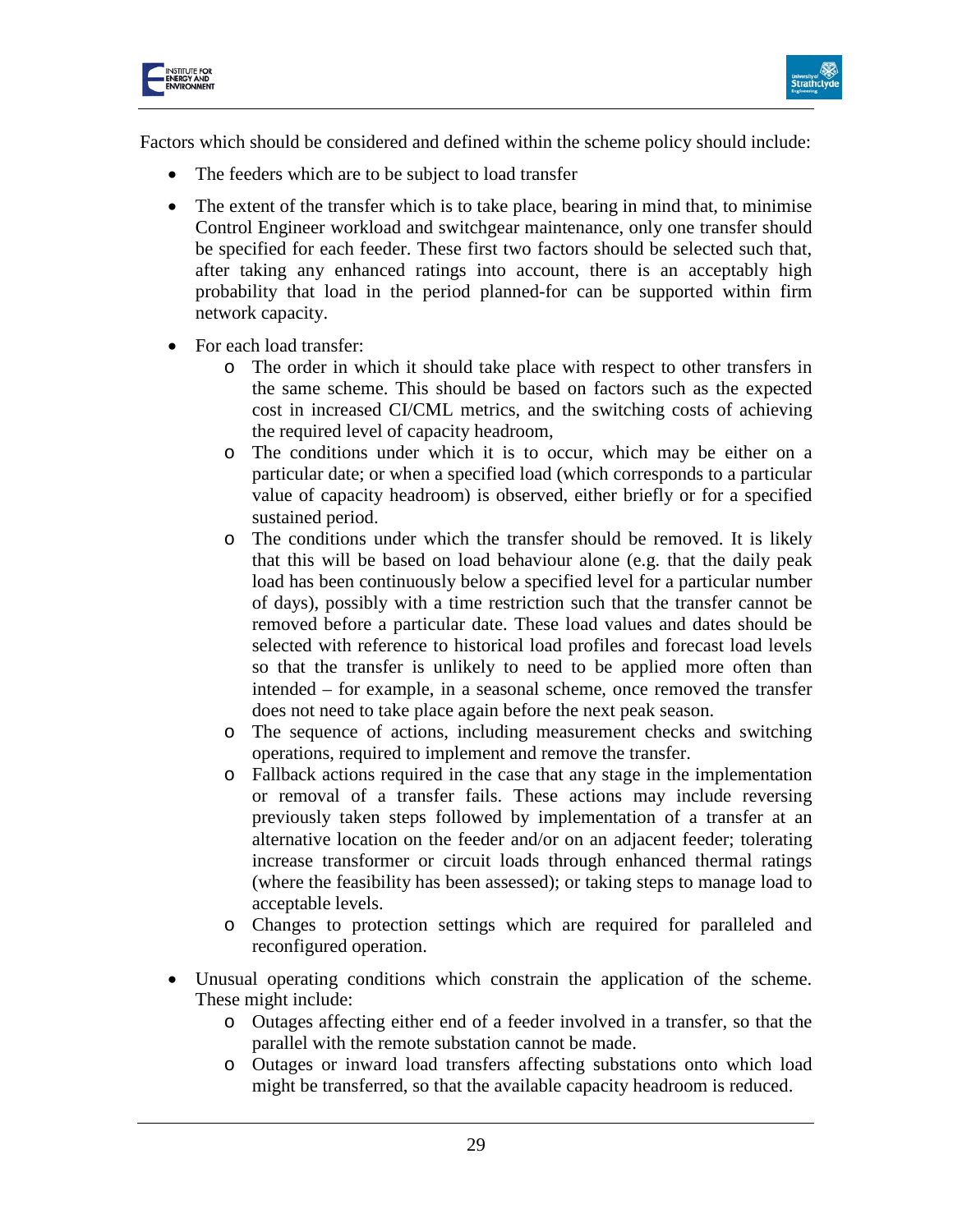



In each case, the consequence of the limitation, whether complete infeasibility of the transfer, or a reduction in the extent of the transfer, should be determined.

• Actions to be taken in the event of unusual or unplanned events, including those affecting network capacity at any of the primary substations involved (for example transformer faults, or circuit faults which require customers to be restored by backfeeding).

In addition, the review should produce or review additional supporting material to support Control Engineers in their implementation of the Flexible Network Control scheme. Such material might include:

- Simple loadflow models of the feeder(s) involved in the scheme
- Simple look-up tables or 'ready reckoners' relating open point voltage differences to primary substation loads. Where in-line voltage regulators exist, these should allow the prediction of 'neutral tap' voltages from observations at different possible tap positions.
- Guidance on times when the voltage difference across open points is likely to permit paralleling based on observations of load at specific times of day.

The review process should specifically address the long-term adequacy of each Flexible Network Control scheme, so that the need for future network reinforcement can be anticipated, and reinforcements developed and implemented before additional capacity headroom from Flexible Network Control is exhausted, or the costs of the scheme in switching or reliability become excessive.

Policies setting out the scheme definition and review process should require that appropriate alarms are configured in the Distribution Management System to alert Control Engineers when conditions exist for implementation any of the transfers included in the Flexible Network Control scheme, and are checked or updated as necessary. Where possible, the switching sequences required by the scheme should be configured as a set of automated scripts within the DMS; review and updating of these should be requried as part of the policy review process.

#### <span id="page-30-0"></span>**10.3 Automation-Led Schemes**

The design and configuration of automation-led schemes should be governed by clearly set out policies. These policies should set out the circumstances in which automation-led control schemes should be considered in preference to Control Engineer led schemes. It is likely that these will include cases in which the preferred reconfiguration involves frequent load transfers, which may be in response to observed power network conditions. Weekly or daily transfers may fall into this category.

As previously discussed, automation-led schemes may be pro-active or reactive in making load transfers. Reactive schemes incur no cost in terms of switching or reliability of supply to customer until *actual* (rather than firm) network capacity is breached, but lead to more network activity immediately after a fault or other contingency. It is recommended that, for consistency, consideration should be given at policy level to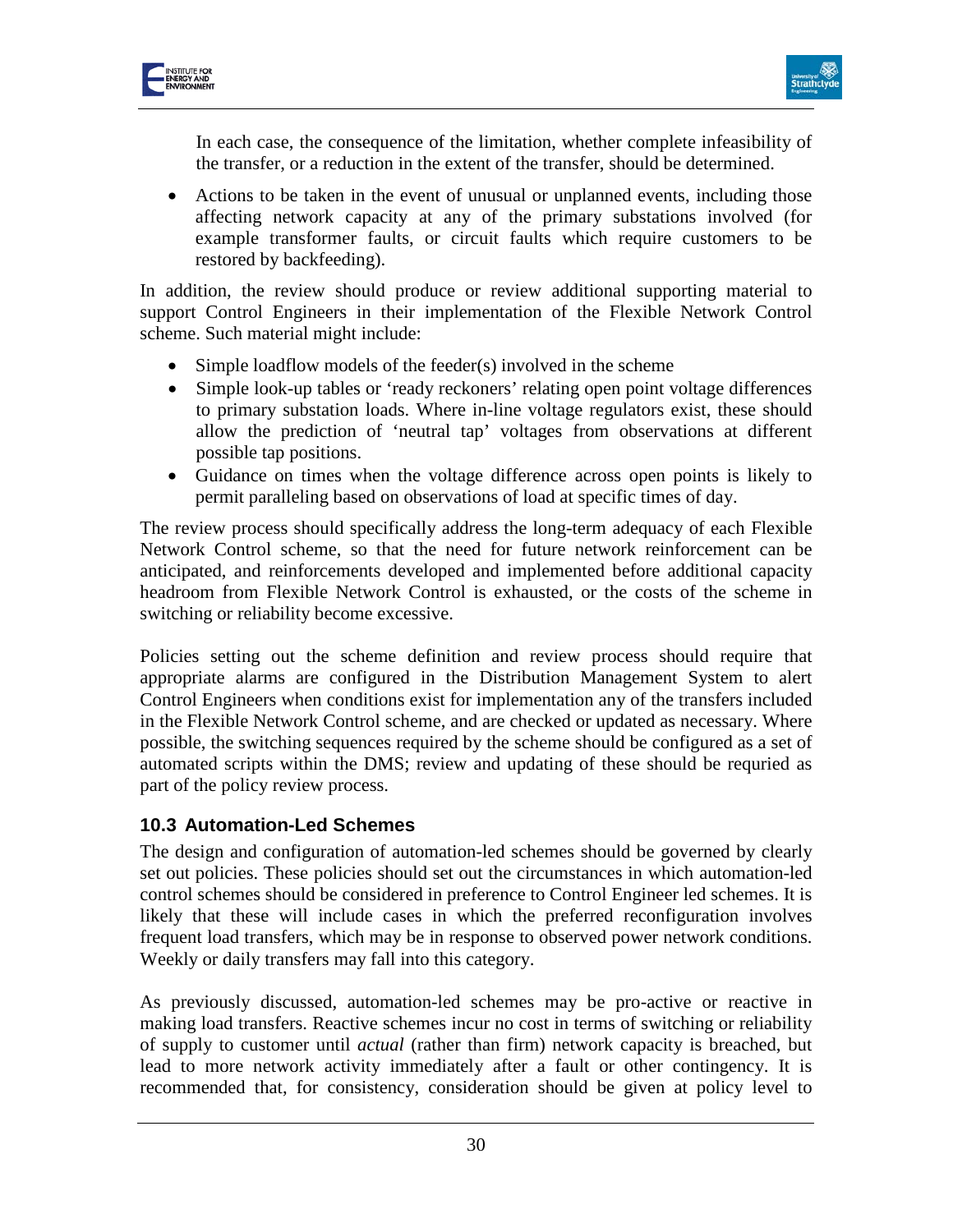



whether a mix of pro-active and reactive schemes is acceptable, or whether a uniform preference for one type or the other should be laid down.

The initial stages of designing and implementing an automation-led scheme, and particularly a pro-active scheme are similar to those for a Control Engineer led scheme, in that it will be necessary to identify:

- 1. The feeders on which load may be transferred
- 2. The maximum extent of the load transfer on each feeder. It should be noted that multiple stages of load transfer along a feeder may be configured, depending on the forecast requirement for additional capacity headroom.
- 3. The cost of each transfer, in terms of additional CI/CML and additional switching, in relation to the capacity benefit obtained.
- 4. The cost of alternative interventions for example increased exploitation of dynamic ratings – should also be evaluated.
- 5. The order in which the identified load transfers (and where available, other interventions) are applied may be decided statically at the scheme design and review stage, or it may be decided dynamically by the automation scheme in order to select the lowest cost set of actions to provide the required capacity. If the order is to be dynamically determined, supporting information should be pre-computed:
	- a. The CI and CML cost of each transfer
	- b. The switching cost of each transfer

Transfers which are mutually exclusive (e.g. transfers of different lengths of the same feeder) should be identified.

- 6. The conditions under which the scheme will make load transfers. This may be upon breach of the firm capacity of the substation from which load is to be transferred, or may be at a slightly lower load, to ensure that firm capacity is not breached while the scheme is planning and making load transfers.
- 7. Required adjustments to protection settings for paralleled and reconfigured operation in making each potential transfer.
- 8. Conditions under which some or all load transfers cannot be achieved. These may include feeder outages which restrict the ability to parallel adjacent substations, or load transfers or outages affecting adjacent substations which reduce or eliminate the available capacity headroom.
- 9. Conditions under which the scheme should be inactive, so that response to firm capacity exhaustion should be managed entirely by the Control Engineer.

It will be necessary to construct a loadflow model of the 11kV feeders involved in the transfers in order for the automation scheme to predict the effect and acceptability of switching and load transfer actions. Thermal models of plant which may be subject to enhanced or dynamic ratings should be constructed to support estimation of the cost of such rating.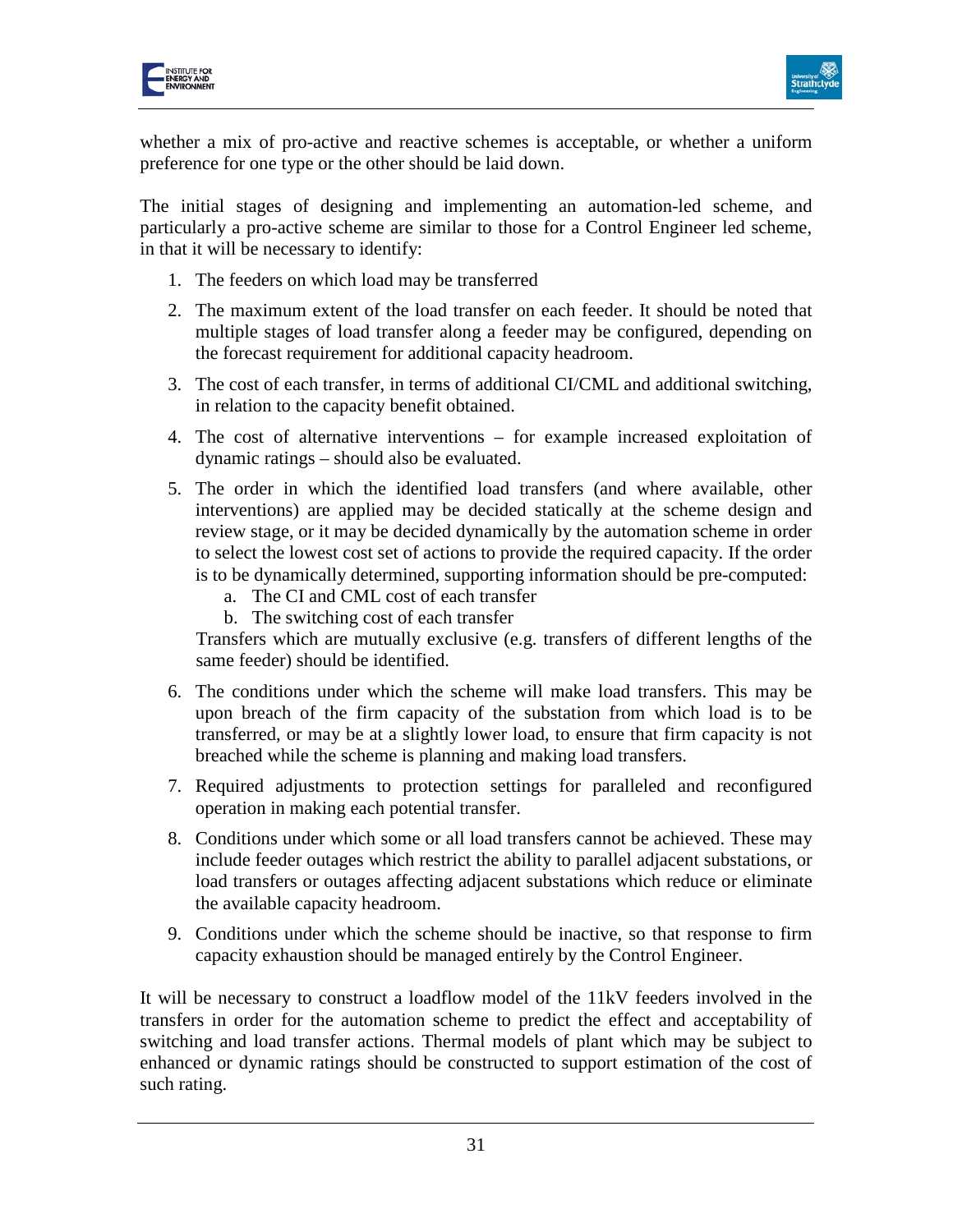



As in the Control Engineer led case, the design and parameterisation of the scheme should be reviewed regularly in the light of changes to network capability and load. The long-term adequacy of the scheme to meet anticipated future demand should be specifically considered in order that required reinforcements can be delivered in a timely way.

The specific implementation of pro-active and reactive automation-led Flexible Network Control schemes differs somewhat, and each is discussed individually in the following sections.

## <span id="page-32-0"></span>**10.3.1 Pro-active Schemes**

In a pro-active scheme, load transfers are made (and other interventions are made or accounted for<sup>[1](#page-32-1)</sup>) as soon as the load exceeds the triggering threshold, which as discussed above may be at or slightly below the firm capacity of the substation from which load is to be transferred. On satisfaction of this condition, the automation scheme should take the following actions:

- 1. Forecast the expected maximum load on the substations which may be involved in transfers
- 2. Determine the maximum required additional beyond-firm capacity which is required before the network is returned to normal configuration. For a daily transfer scheme, this will require that the daily peak is forecast, while for a weekly scheme the required figure is the weekly peak. The required additional capacity may include a margin to cover errors in forecasting.
- 3. Use these forecasts to determine the expected duration of the transfer.
- 4. If the transfer order is specified in advance, select interventions in the order listed until the required capacity is achieved. Otherwise, select the minimum cost combination of load transfers and other interventions required to provide this capacity. The cost should include:
	- a. Pre-computed CI and CML costs of each transfer for the expected duration
	- b. Loss-of-life costs incurred by enhanced or dynamic rating use for the forecast load profile after transfers. These costs should reflect the likelihood of the increased rating actually being used as a result of a contingency which reduces actual network capacity to firm capacity, and may require reference to a thermal model of the relevant assets.
	- c. Changes in network losses for the expected load profile on each feeder. These should be assessed using the developed load-flow model, with secondary substation and HV customer load scaled to forecast primary substation loads (unless there is an identified need for special treatment).

<span id="page-32-1"></span><sup>1</sup> An intervention involving the use of an enhanced or dynamic rating does not strictly occur until the current in the affected plant exceeds its "usual" rating, which is likely to happen only when a contingency reduces actual capacity to the firm capacity. Nevertheless, the future use of this extra capacity must be accounted for when determining how much load to transfer between substations.  $\overline{a}$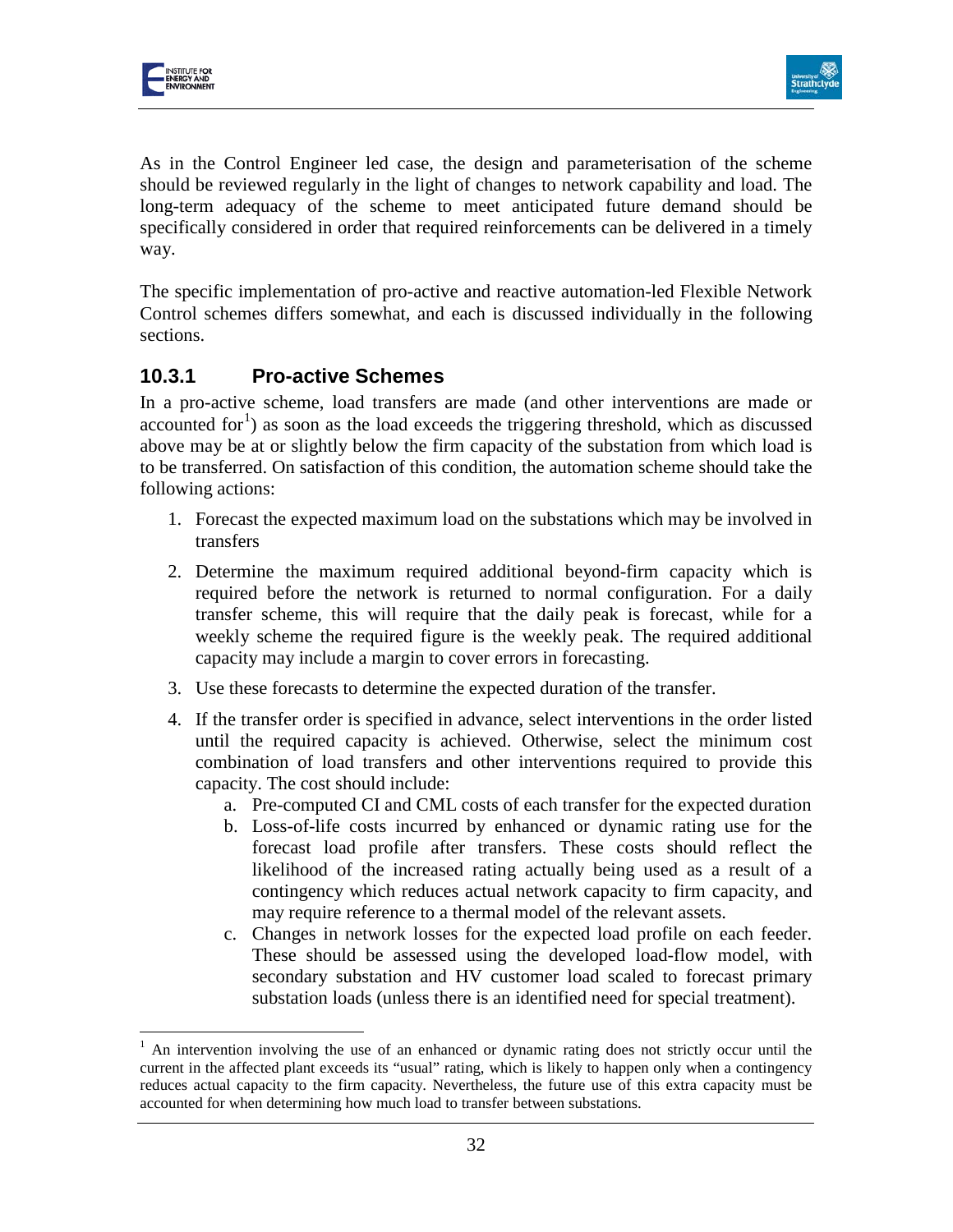

Transfers which are infeasible because of current network conditions (as identified at item 8 in the scheme design activity in the previous section) should be excluded, and additional interventions selected to achieve the required capacity.

- 5. Implement the required transfers in sequence by:
	- a. Checking that required control and automation facilities are available
	- b. Checking that the voltage difference across the normally open point will permit its closure. If necessary, the loadflow model should be used to check that the voltage difference is permissible once any in-line voltage regulator is tapped to neutral.
	- c. Determining whether adjustment to primary transformer AVRs is necessary prior to paralleling.
	- d. Using the loadflow model to ensure that there will be no immediate violation of thermal or voltage constraints in the new configuration
	- e. Disabling automatic control of any in-line voltage regulator, and tapping to neutral
	- f. Adjusting primary transformer AVRs as required.
	- g. Making any protection adjustments required for paralleled operation.
	- h. Closing and checking the existing open point.
	- i. Opening and checking the switch at the new open point.
	- j. Making any protection adjustments required for operation following the transfer
	- k. Returning primary transformer AVR settings to their previous state, if required
	- l. Re-enabling automatic control of any in-line voltage regulator.
- 6. If any check or action is unsuccessful, then the steps already taken should be reversed, and the transfer marked as unavailable. Additional transfers or other interventions should be selected to replace the capacity which it would have provided. An alarm should be raised for the attention of the Control Engineer so that investigation of the problem can take place.
- 7. Although it is expected that a single application of this algorithm should provide sufficient capacity to meet the load peak of the daily or weekly timescale (as appropriate), it is possible that unexpected load increases will required additional interventions. The triggering threshold should therefore be updated, so that further intervention will be initiated in those circumstances. It should be noted that load transfers will not require the threshold to be updated, since their effect is to reduce the load on the primary substation of interest to a level below the existing threshold.

For each load transfer which is made, the Flexible Network Control scheme should determine the conditions under which it may be removed. Since interventions are dispatched in order of cost, their removal should normally be in the reverse order of their application. Therefore, removal of a transfer should require that the load falls to a level which can be met within firm capacity (as modified by previously dispatched enhanced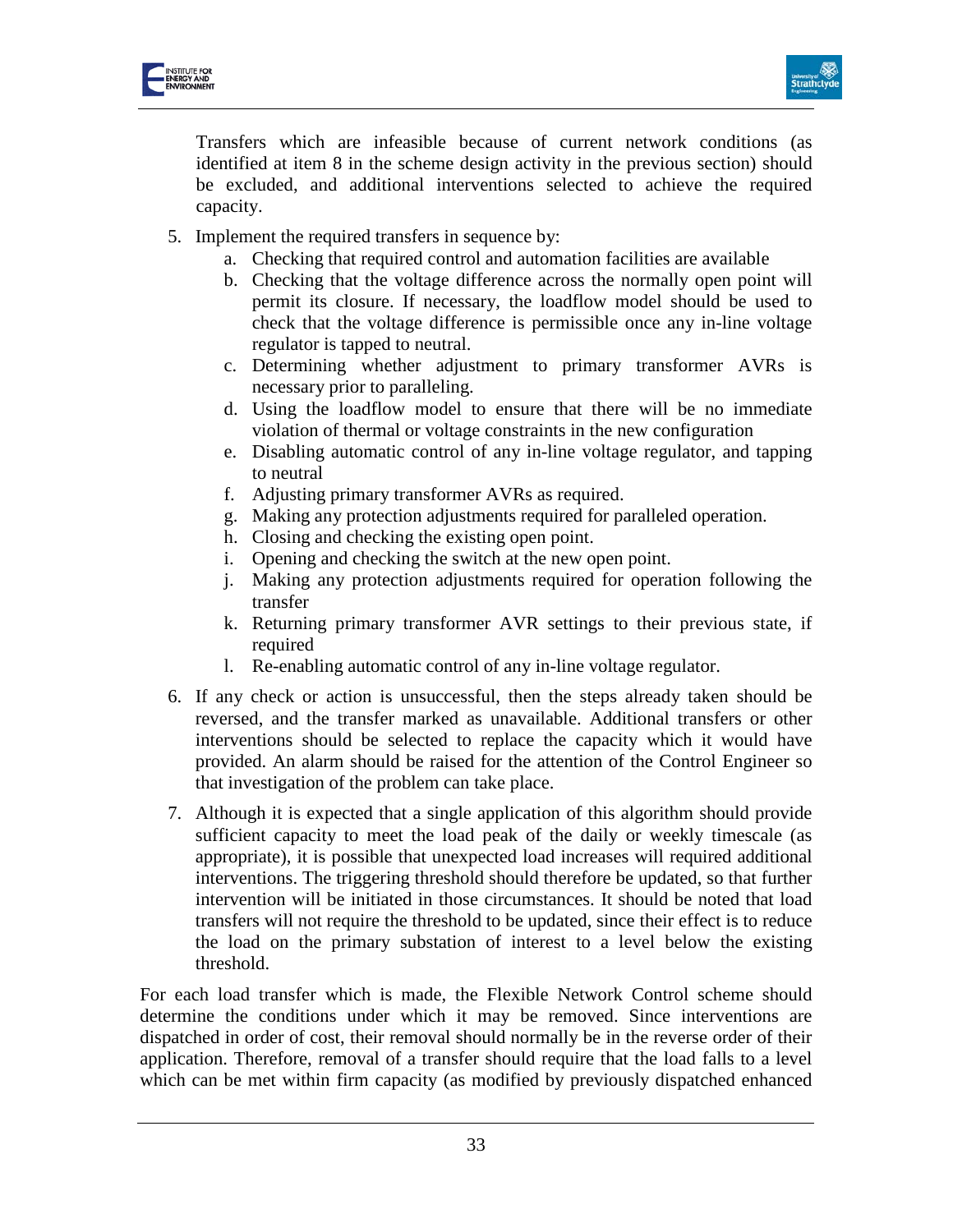

or dynamic ratings), and is expected to remain at or below that level for the remainder of the daily, weekly or other period addressed by the scheme.

When removal of a load transfer is required, this should be achieved by repeating the steps of items 5 and 6 of the process of making a load transfer given above. When a load transfer or other intervention is removed, the triggering threshold for the scheme should be updated so that a further intervention can be made as the load rises to the next peak. As before, removal of a load transfer will normally leave the threshold unchanged.

It should be appreciated that not all of the load transfers or other interventions applied on detection of triggering thresholds will necessarily be removed before the minimum point of the load cycle. Furthermore, where load follows a gradually rising or falling trend, it may be necessary to increase the extent of a load transfer on a feeder between applications, or while it is applied. Figure 11 shows these situations in relation to a simplified and exaggerated load profile.



**Figure 11: Seasonal load trend results in changes in interventions in pro-active scheme**

In Figure 11 (in which perfect forecasting of the load is assumed), the first breach of firm capacity results in the application of the least-cost load transfer, a small reconfiguration of Feeder 1 for a relatively short duration around the peak. On subsequent days, the seasonal load growth (perhaps towards winter peak) means that more transfers are required, such that by the  $7<sup>th</sup>$  day (i.e. just before 150 hours), the next available transfer is a larger and more costly transfer on Feeder 1, which supersedes the smaller transfer. This means that the transfer on Feeder 2 is now lowest cost. At the end of the following day, the minimum load is such that the transfer on Feeder 2 must remain in effect until the seasonal trend reduces the minimum load below the firm capacity. If the load continued to increase, then the transfer on Feeder 3 would also eventually be retained over the daily minimum.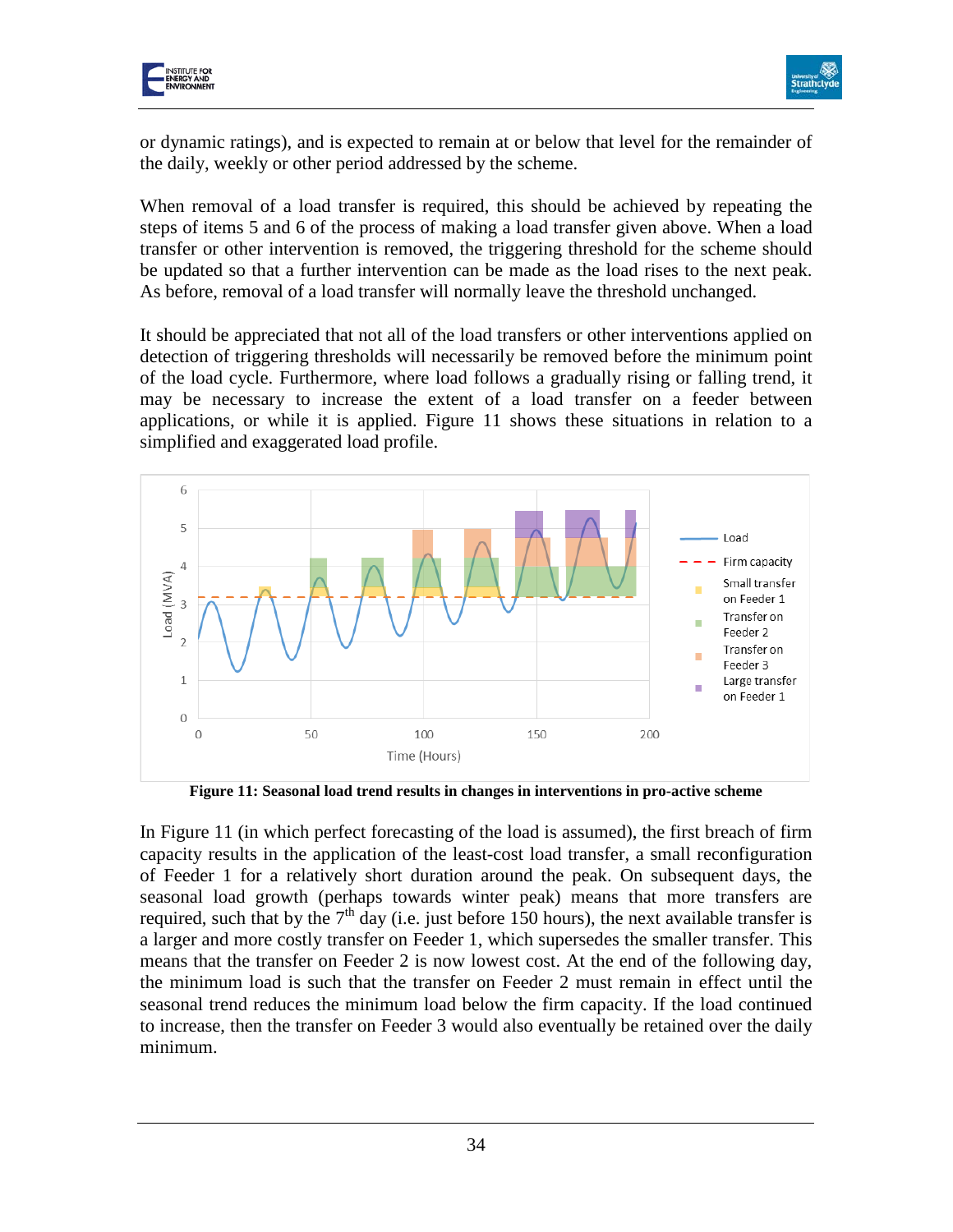



It is important that Control Engineers are aware of the status and actions of the automation scheme. It is therefore recommended that alarms should be set slightly below the triggering level for initiating load transfers, and slightly above the level for removing a transfer. The scheme itself should update these as the triggering load levels change in response to load transfers. In this way, the Control Engineer will be informed that switching is likely to take place in the near future. Further alarms should be generated on initiation of switching, which should succinctly indicate the transfer(s) which are being made, and when switching is complete. As already mentioned, an alarm should be generated in the event of a failure to complete any element of the scheme, so that investigation and rectification of the problem can be initiated.

At all times, the automation scheme should monitor the level of load on the primary substation from which load is to be transferred, so that intervention is invoked when required. Loads on adjacent primary substations should also be monitored while the load transfer is in place, and DMS alarms generated if firm capacity is exceeded. The Control Engineer can then plan and initiate mitigating action.

Control Room policies should set out methods of enabling and disabling operation of the Flexible Network Control scheme, and circumstances in which this might be necessary. It is recommended that the DMS diagram should indicate the status of the scheme and present controls to enable and disable it. In general, disabling the scheme should prevent any further control actions from being undertaken by it, so that the network remains in the same state until action is initiated by the Control Engineer. It is likely to be preferable to enable the scheme at times of low load, so that no immediate action will be planned and implemented by it. However, if it must be made active at a time of year when load is permanently above the firm capacity of the substation of interest, it may be necessary to enable it with a transfer already having been made. This should be considered carefully in the specific context of any proposed scheme to which it might apply.

# <span id="page-35-0"></span>**10.3.2 Reactive Schemes**

In a reactive Flexible Network Control scheme, no switching will take place until a contingency occurs which causes actual network capacity to be less than the measured load. This would typically be the case following the loss of a primary transformer or EHV infeed when the load is above the firm capacity.

The reactive scheme will however, prepare a load transfer plan (incorporating other interventions where appropriate) so that load is rapidly reduced below the actual capacity when the contingency is detected. A result of this approach is that load will be above the network capacity for the period between the contingency and the automated implementation of the transfer plan. It is therefore vital to confirm that short-term dynamic rating capability is available to cover the expected implementation time, as discussed further below.

Since a reactive scheme will only carry out switching in the rare event of a contingency which reduces actual capacity to firm capacity, the average switching and CI/CML costs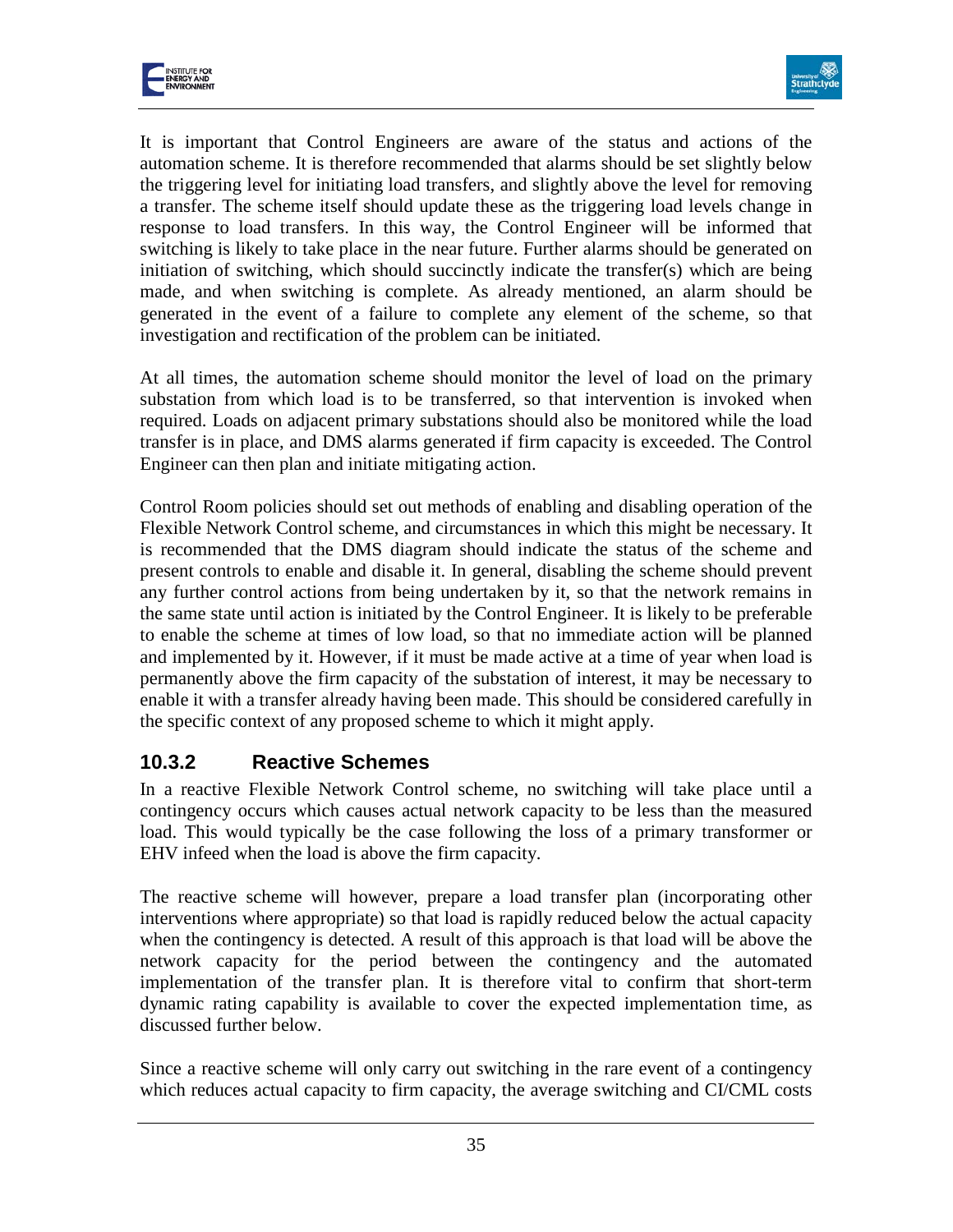

will be very much lower than a pro-active scheme. However, since load transfers will only take place when they are immediately required to relieve an overload, the risks relating to unreliability are larger, since a rapid response to a failure of the scheme to transfer sufficient load will be needed.

The reactive scheme will normally be in a quiescent state, but should enter a planning mode whenever the measured load exceeds the firm capacity of the substation of interest. The scheme will determine (but not implement the sequence of actions which would be taken if a relevant contingency were to occur at that moment. The actions required in this planning process should be to:

- 1. Forecast the expected maximum load on the substations which may be involved in transfers
- 2. Determine the maximum required additional beyond-firm capacity which would be required before the network returned to normal configuration. For a daily transfer scheme, this will require that the daily peak is forecast, while for a weekly scheme the required figure is the weekly peak. The required additional capacity may include a margin to cover errors in forecasting.
- 3. Use these forecasts to determine the expected duration of the transfer.
- 4. If the transfer order is specified in advance, select interventions in the order listed until the required capacity is achieved. Otherwise, select the minimum cost combination of load transfers and other interventions required to provide this capacity. The cost should include:
	- a. Pre-computed CI and CML costs of each transfer for the expected duration
	- b. Loss-of-life costs incurred by enhanced or dynamic rating use for the forecast load profile after transfers. These costs should reflect the likelihood of the increased rating actually being used as a result of a contingency which reduces actual network capacity to firm capacity, and may require reference to a thermal model of the relevant assets.
	- c. Changes in network losses for the expected load profile on each feeder. These should be assessed using the developed load-flow model, with secondary substation and HV customer load scaled to forecast primary substation loads (unless there is an identified need for special treatment).

Transfers which are infeasible because of current network conditions (as identified at item 8 in the scheme design activity in the section 10.3) should be excluded, and additional interventions selected to achieve the required capacity.

- 5. Generate a switching sequence of required actions to sequentially implement the planned transfers, including:
	- a. Checking pre-conditions
	- b. Adjustments to protection before and after reconfiguration
	- c. Control of primary transformer AVRs and in-line voltage regulators
	- d. Switch operations
	- e. Checking for success and planning of fallback actions to achieve required load reduction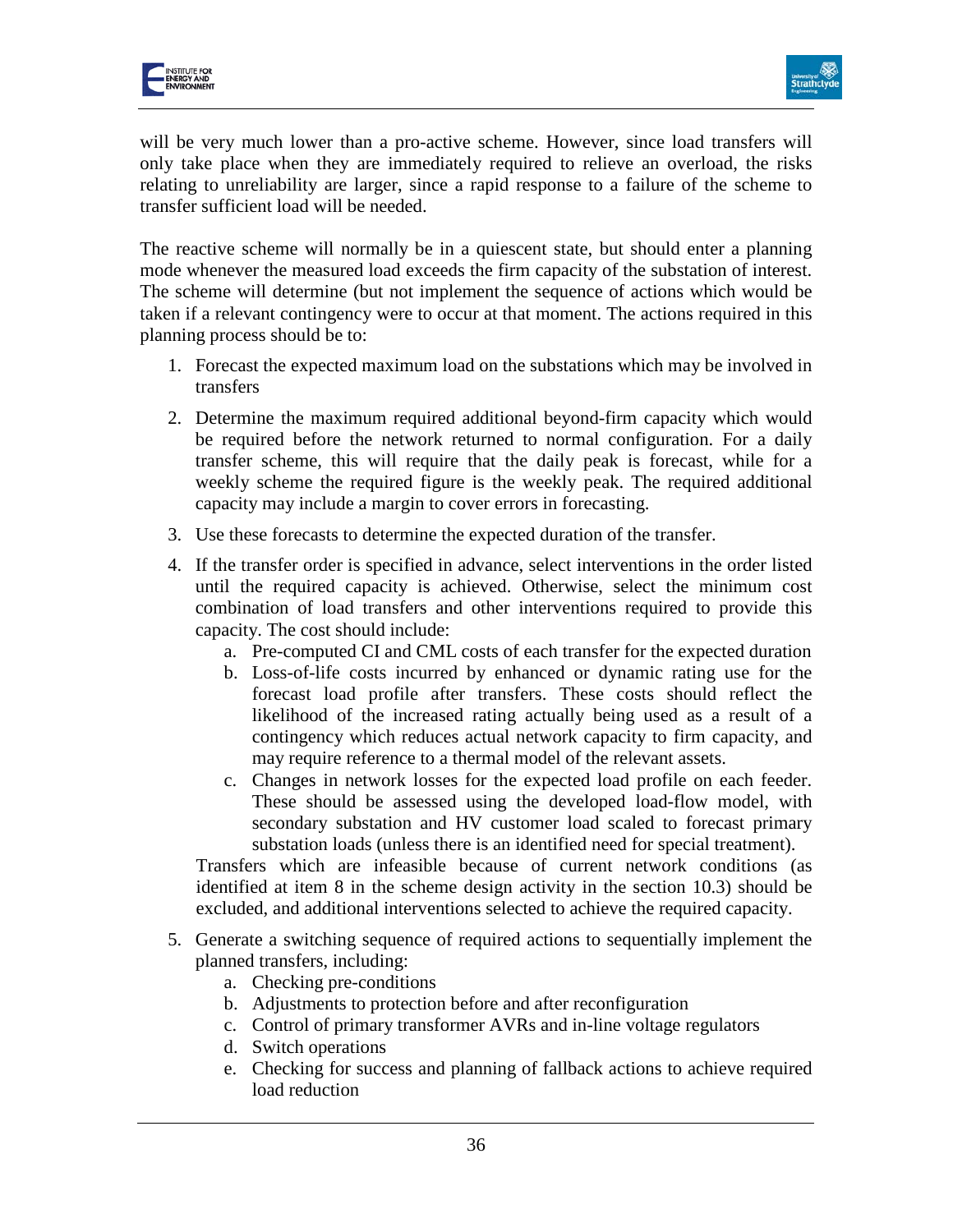



Where possible, a DMS automation script or a similar facility should be assembled from prepared fragments so that the actions can be rapidly invoked when needed.

This procedure should be repeated frequently and regularly while the measured load is above firm capacity. Planned actions will thereby be based on the most up-to-date forecasts of load behaviour based on current measurements.

When the measured load is above the firm capacity, the scheme will be alert for indications of a relevant contingency, either by monitoring the DMS alarm stream or by detecting sudden upward changes in primary transformer load. When such a contingency is detected, the scheme will enter an active state, and the planned switching sequence will be immediately implemented. Where the contingency can be determined to relate to an item of plant which is subject to transient faults (such as an EHV overhead line), and sufficient short-term overload capacity is available, the scheme may delay action for auto-reclose time. This will avoid unnecessary switching in the case that full capacity is rapidly restored.

If the measured load falls below firm capacity without implementation of the transfer plan, the scheme should return to its normal quiescent state,

Once a transfer plan has been implemented, the scheme should behave in the same way as a pro-active scheme (section 10.3.1), making and removing load transfers as required to support the daily or weekly load pattern.

An exception exists to the rule that a reactive scheme will not act until a contingency is detected. This arises in the case that the measured load is large enough that available short-term capacity cannot support it for the expected switching time. In this case, one or more pro-active load transfers must be made whenever the load exceeds this level so that the load is reduced to a value within the short-term capacity. These transfers should be managed in the same way as for pro-active transfers described in section 10.3.1.

A reactive scheme is likely to result in an HV distribution network which responds more vigorously to faults than is traditional. For this reason, it is important that Control Engineers are informed of the state of the scheme, and are able to interrogate it to determine its planned actions in the event of a relevant fault. DMS alarms should be generated when the scheme enters or leaves its planning mode, and when a plan is revised in response to new measurements of load. The DMS diagram should give an indication of the scheme state, and allow the current plan in case of a contingency to be displayed. As in the case of the pro-active scheme, policies should be established for the enabling and disabling of the scheme by control engineers.

# <span id="page-37-0"></span>**11 References**